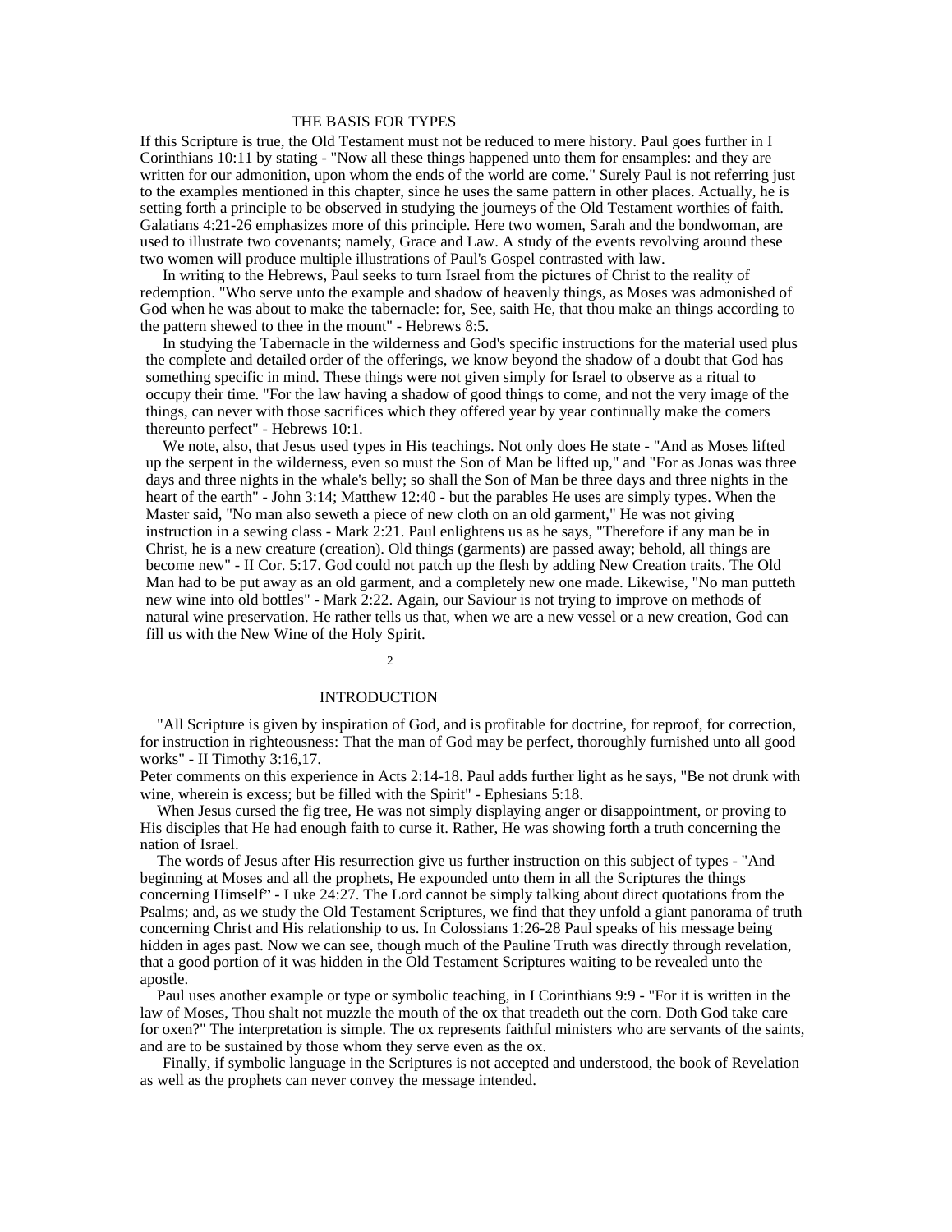### A WORD OF CAUTION

Never try to prove or base a point of doctrine on a type, even though some are so vivid we might be prone to do so. Sometimes we are asked, "How do you know the type illustrates what you say it does?" Or, "Can this be a type of something?" We answer that types are to be read, not memorized; and the truth of them will invariably be found in Paul's message. The symbols are basically the same throughout the Scriptures; and, it is amazing how consistent types are, in expressing the principles of Grace and Church Truth. For this reason, always use Paul's epistles to prove a point of doctrine. Once the doctrine is understood, it can be most effectually and beautifully illustrated by a type, just like frosting on the cake. GENESIS

"Genesis" means "beginning" or "nativity"; and, true to its name, all beginnings are recorded here. The book corresponds with Acts of the New Testament where again we see the "beginning" for the Church. Genesis falls nicely into three main divisions:

1. Creation. Chapters 1 and 2.

2. Entrance and results of sin. Chapters 3-11. Not only are Adam and Eve expelled from the garden, but the world is finally destroyed by the flood.

3. A New Creation. Chapters 12-50. God begins again, and deals with man on the basis of Divine Grace.

This book is presented almost as a stage production with the action revolving first around one star and then another. Among those stars are: Adam and Eve, Seth, Noah, Abraham and Sarah, Isaac and Rebekah, Jacob, and finally Joseph.

### GENESIS **GENESIS**

- 1. What can you say about the relationship between verses one and two of Genesis chapter one? Name three ways in which we may view the seven days of creation.
- 2. Give the spiritual application of the seven days of creation.
- 3. What part of Adam was taken to bring forth Eve?
- Of what does this speak?
- 4. What is figured by the fig leaf aprons?
- 5. Who is spoken of in Genesis 3:15?
- 6. What do we see pictured in 3:21?
- 7. How did God show His grace in 3:22?
- 8. Who is figured by Cain in 4:3-7?
- 9. Who is represented by Abel and Seth?
- 10. Of whom does the ark speak?
- 11. What dispensation begins with Noah?
- 12. What is pictured by the raven? 8:7
- 13. What man comes on the scene in chapter 12? What age does he introduce?
- 14. Describe the Abrahamic Covenant.
- 15. What is illustrated in 12:14,15 by the desire of the Egyptians for Sarah, and not Abraham?
- 16. What is meant by the dust of the earth in 13:16, as contrasted with the stars in 15:5?
- 17. What is represented by Hagar and Ishmael? Of what is this a result?
- 18. What is figured to us by the fact that the Lord appeared unto Abraham in 18: 1, AFTER he was circumcised? 17:24
- 19. Contrast the visitations of the heavenly messengers to Abraham and to Lot. Contrast each one's response to these messengers.
- 20. What spiritual truth is spoken of in 21:9-12?
- 21. How did Abraham express faith, in 22:5?
- 22. Name the types you can see in 22:6-8.
- 23. Who does Sarah represent, in chapter 23?
- 24. What can you say of Christ, according to 24:5,6,8?
- 25. What is pictured to us by the various pieces of jewelry given to Rebekah
- 26. What do the camels signify?
- 27. Who does Keturah represent?
- 28. What can you say of 25:21 as related directly to us?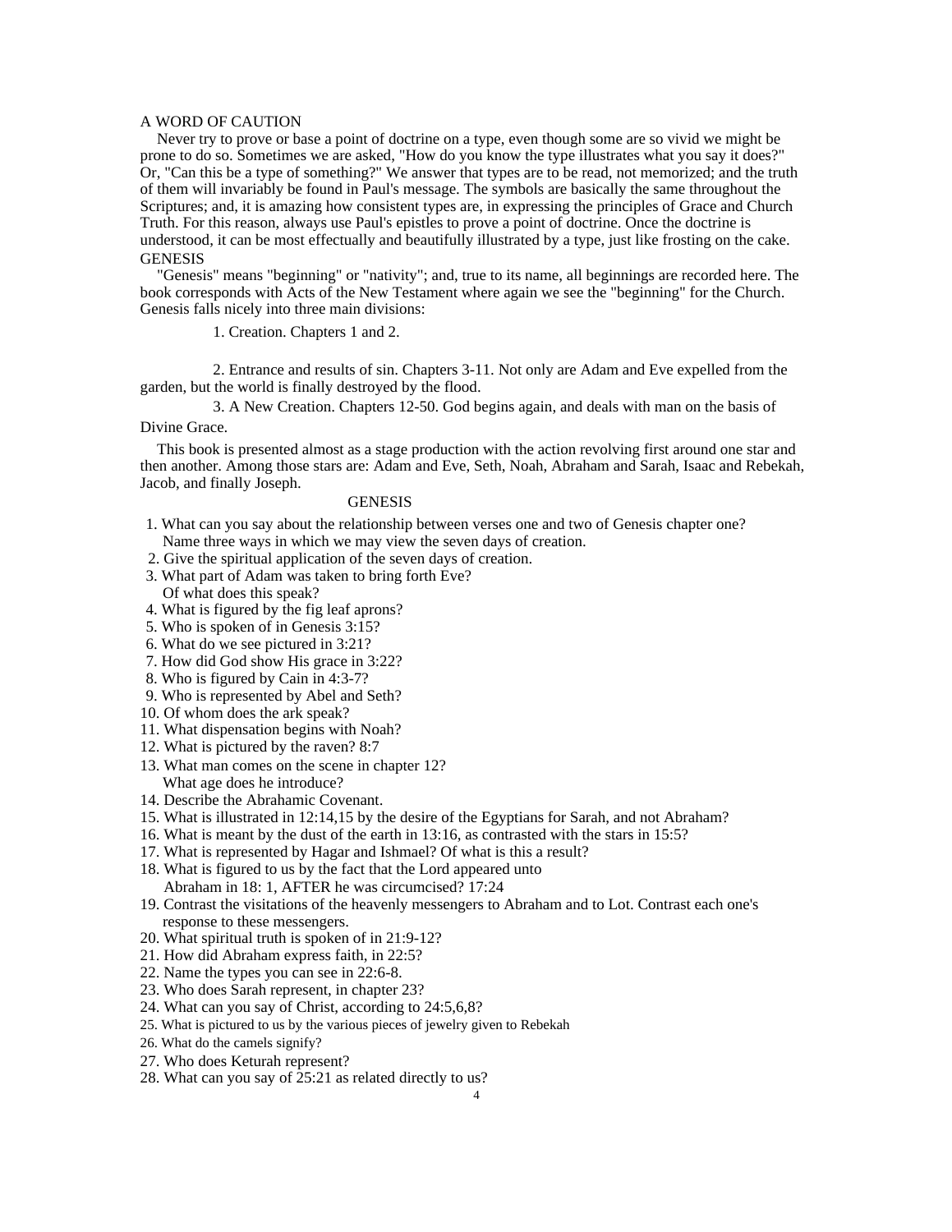- 29. What truth is set forth in 25:22,23?
- 30. Give the meaning of Jacob's name.
	- What is the significance as pertaining to Christ?
- 31. Of whom is Esau a type? Why?
- 32. What can you say of the first Adam and the last Adam, according to 25:31-33?
- 33. How did Esau despise the birthright? What does it mean? What does birthright signify?
- 34. What is the difference between the birthright and the inheritance?
- 35. How is Christ pictured in 27:9,15,16,22-24 as to His offering, guise, voice, and work?
- 36. Can God or anyone, withdraw the blessings which were promised to the new creation, according to 27:33?
- 37. What can be said of 27:40 in relation to the two creations?
- 38. What does 28:5 mean, as referring to Christ?
- 39. What does Bethuel mean literally, and in relation to Christ?
- 40. Who are the three flocks in 29:2?
- 41. What is the rock in 29:2,8,10? Also, of what does the well speak to us?
- 42. What do Leah and Rachel picture to us, in relation to our growth, etc.?
- 43. What happened in 32:4,7 because Jacob faded to take the place that God had given him? Can this happen to us?
- 44. How did Jacob prevail in 32:24-29? Of what New Testament Scripture are we reminded?
- 45. According to chapter 35, where is the place of blessing for Jacob and for us?
- 46. What truth is brought out by the death of Deborah?
- 47. In what twofold way does Benjamin figure Christ?
- 48. What three words describe the life of Joseph, as well as the Life of Christ?
- 49. Give the essence of Joseph's dreams, as pertaining to Joseph and also to Christ.
- 50. What truth is brought out in 37:17 as relating to Christ and to Israel? See the meaning of the word "Dothan."
- 51. Who is pictured by Reuben, in 37:21?
- 52. Of what does the stripping of Joseph remind us? Philippians 2:5-8.
- 53. What is figured by the fact that there was no water in the pit?
- 54. Who are represented by the merchantmen?
- 55. Explain the meanings of the butler's and the baker's dreams, spiritually.
- 56. What wonderful truth is illustrated in 41:40-44?
- 57. How did Joseph react to his brethren, in 42:7? Why?
	- How will Christ obtain the same results in relation to Israel?
- 58. What attitude did Joseph have toward his brethren, which Christ will also have toward His brethren Israel?
- 59. What attitude is expresed in 43:18?
- 60. According to the narrative of the cup, Benjamin, and Joseph what must Israel do before they receive their Messiah?
- 61. Of what time is 47:13-20 typical? I Corinthians 15:24,25.
- 62. What is the way of the old creation, as typified by Joseph in chapter 50?

Exodus means "a going out," and is so named because the nation of Israel is delivered from Egyptian bondage. Moses is the central figure here, and is typical of Christ who came into the world to deliver mankind from the bondage of sin and Satan. Like Jesus, he was born under the decree of death and was rejected at first by those whom he would later deliver.

We see in Exodus the beginning of the nation of Israel. God began dealings with them on the basis of the blood of the passover lamb. He led them out of Egypt through the Red Sea with a mighty hand, destroying their enemies behind them. Other miracles followed, as He gave them bread to eat and water to drink. God's dealings were upon the basis of grace; but Israel desired to be under law rather than grace, as they boldly declared - "All that the Lord hath spoken we will do" - 19:8.

Exodus also records the blueprint of the Tabernacle. This portable structure not only showed that God wanted to commune with His people; but it was also a figure of Christ, and His people who are pilgrims and strangers on the earth.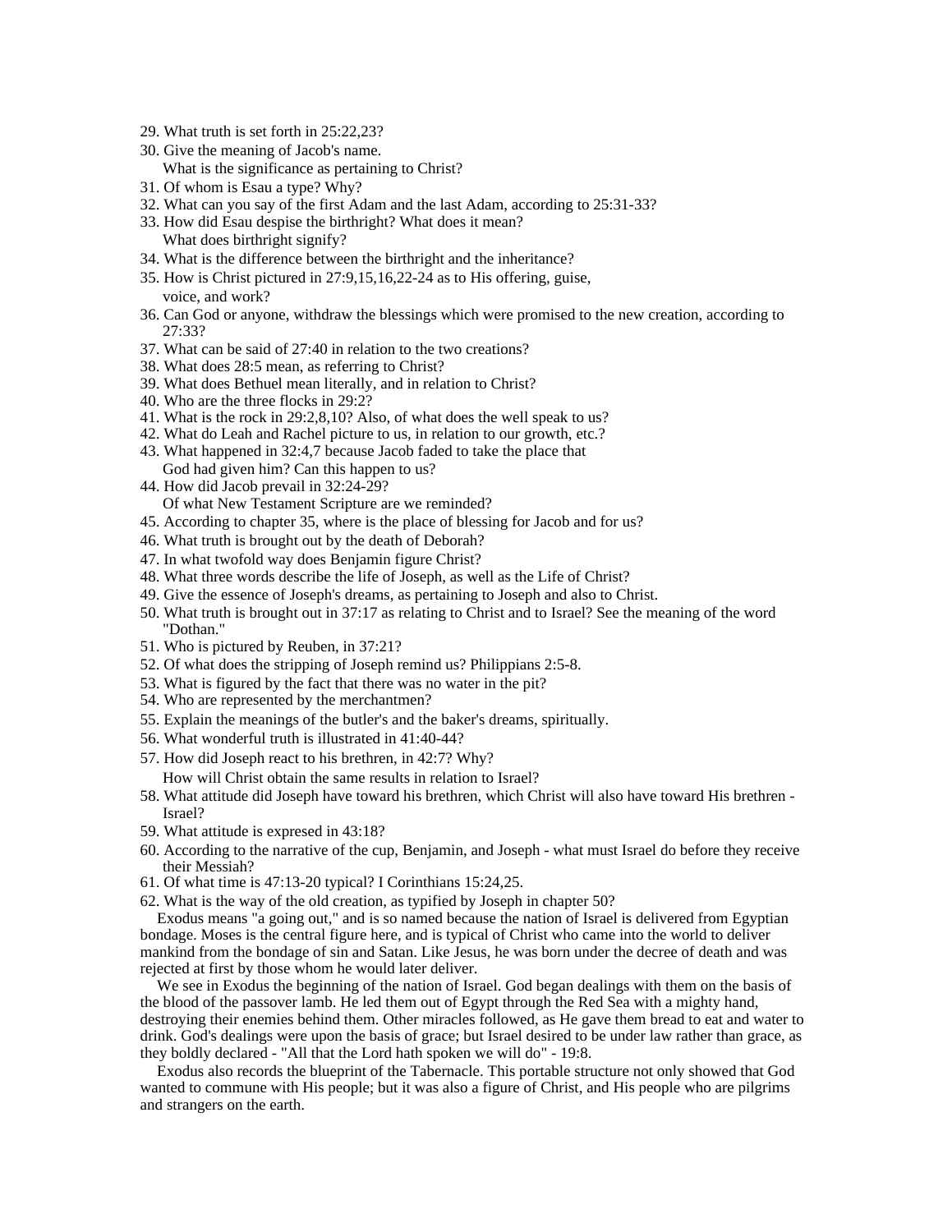The construction of the Tabernacle along with its furniture, hangings, and boards reflect some precious aspects of the glorious plan of redemption.

The Tabernacle proper was divided into two compartments known as the holy place and the holy of holies. Into the holy of holies went the High Priest once a year on the great day of atonement to offer blood for his own sins and the sins of the people. Two pieces of furniture, the ark and the mercy seat, were placed in this compartment.

The ark, a simple oblong box made of wood and overlaid with gold, expresses the humanity of Jesus manifesting Divine Life and Light. The mercy seat which was the lid of the ark was all of gold, and corresponds to the throne of grace or mercy seat which Paul describes in Hebrews four. Thus, the holy of holies represents the very closest place of fellowship available to the believer.

The candlestick showing Christ as the Light of the world, the table of shewbread revealing Jesus the true Bread from heaven the life Sustainer, and the altar of incense representing the sweetness of a life poured out to God, were all in the holy place. These two compartments with their respective pieces of furniture were divided by a vail. This is the vail which rent in twain when Jesus died, and is described by Paul as being the flesh of Jesus.

A fence composed of curtains and supported by posts surrounded the Tabernacle proper and is known as the outer court. Between the gate and the court and the door of the Tabernacle were located the brazen altar and the laver. The brazen altar where all the offerings were laid represents Calvary whereon Jesus was offered for us. The laver used by the priests to wash themselves for service is a fitting expression of washing in the water of the Word - Titus 3:5.

The colors and other materials used in the Tabernacle are also pertinent

to Christ and perfect redemption. Blue shows His heavenly character; gold, His Deity. The shittim wood tells of His perfect humanity as Isaiah describes, "A Root out of a dry ground." Silver is redemption; brass expresses endurance and judgment. Purple speaks of royalty, scarlet of atonement. The curtains of linen tell of the unblemished righteousness of Jesus, while the goats' hair curtain informs us of Christ as our Substitute. Rams' skins dyed red show His obedience unto death. Badgers' skins, which were the outside covering, tell of the impenetrable righteousness of Jesus. The oil and the spices mentioned, beautifully figure the sweet invigorating and comforting power of the Holy Spirit.

## EXODUS

- 1. What does "Exodus" mean literally? What does it mean to us spiritually?
- 2. Give the ways in which the birth of Moses is a parallel to that of Christ. What is the meaning of the burning bush? The contract of the contract of the contract of the contract of the contract of the contract of the contract of the contract of the contract of the contract of the contract of the contract of the contract of
- 3. Contrast the actions of Moses in 2:11,12 with 3: 10,11 and 4:10.
- 4. What is the meaning of the Name "God," used in 3:14?
- 5. Over whom, and what, did Moses manifest his power in 4:3,4,6,7?
- 6. Whom do Moses and Aaron typify, in 4:14?
- 7. What is meant when God says, "I will harden Pharaoh's heart"?
- 8. Of what does 5:2 speak to us?
- 9. What can you say about 7:11?
- 10. Name the judgments which fell on Egypt.
- 11. Give the meanings of the compromises of 8:25,28 in modern language.
- 12. What are the third and fourth compromises? Why could Israel, as well as we, not accept them?
- 13. Was Israel poverty-stricken when they left Egypt?
- 14. What do we find for Israel, in 12:2?
- 15. What were the qualifications of the passover sacrifice? What do they picture to us?
- 16. What can you say of' 12:6 in relation to Jesus?
- 17. Who killed the sacrifice? What does this mean to us?
- 18. What does the term "roast with fire" mean, concerning Christ?
- 19. What is signified by the eating of the lamb?
- 20. What do the unleavened bread and herbs speak of?
- 21. What does it mean to eat Christ "raw"? 12:9
- 22. Spiritually, why could the lamb not be boiled in water?
- 23. What are we to do, so as to let none of the sacrifice remain until the morning?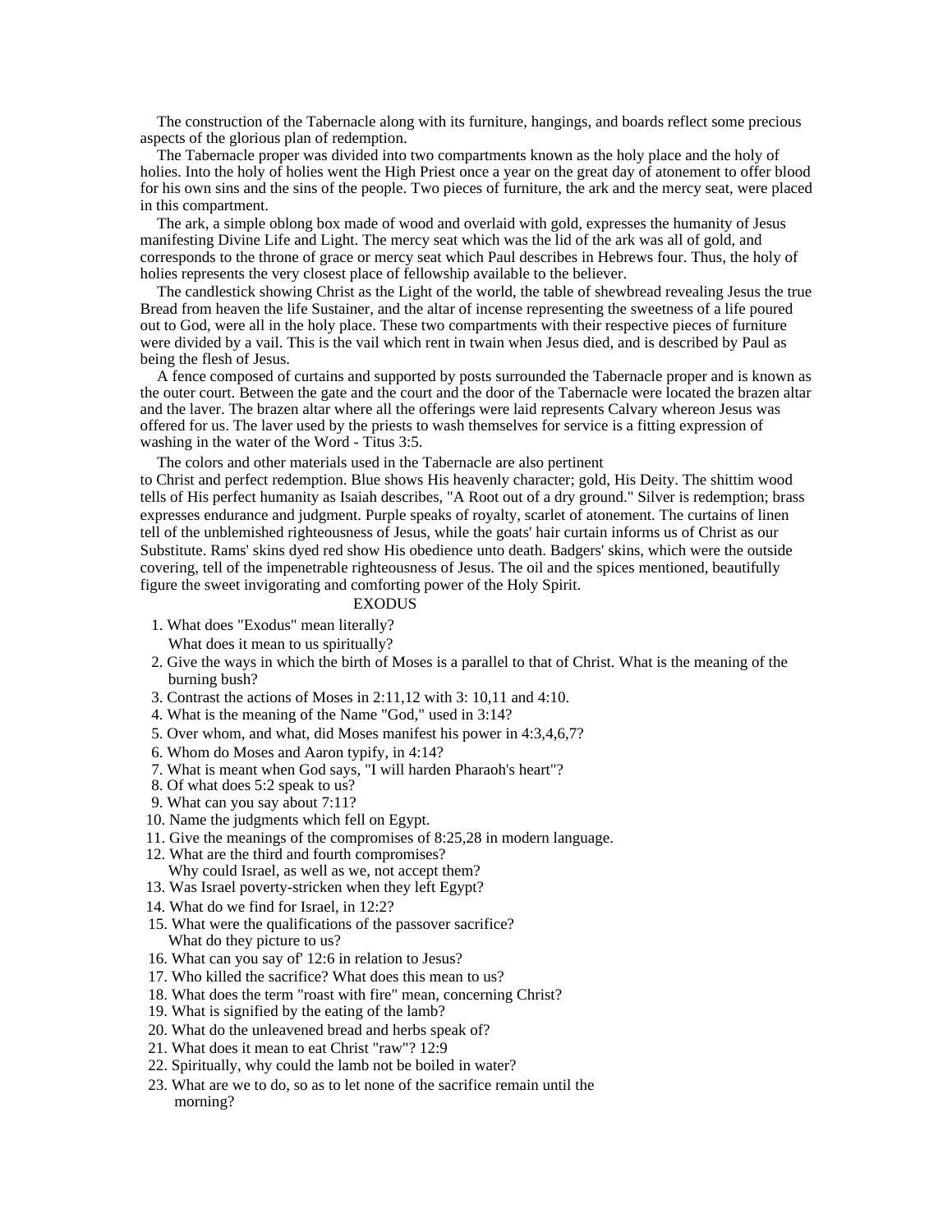- 24. What did eating unleavened bread mean to the Children of Israel, as well as to us?
- 25. What protected Israel, according to 12:23?
- 26. According to 12:48 when only can we have fellowship with Christ?
- 27. Why could the Lord claim all of the firstborn of Israel? Why can He claim us?
- 28. What is figured or pictured to us, by Israel going over on dry ground?
- 29. What do we find at Marah?
- 30. How are the waters sweetened for us?
- 31. What does "manna" mean? How does it typify Christ in this meaning?
- 32. How does the manna itself, speak of Christ?
- 33. Give the spiritual significance of 16:20,21.
- 34. According to 17:2 how do we tempt the Lord?
- 35. How can you apply the narrative of 17:5,6 spiritually?
- 36. Do you think that Moses yielded to the "arm of flesh" in chapter 18?
- 37. According to 19:4 what are the two phases of redemption?
- 38. What foolish thing did Israel do, in 19:8?
- 39. What were the immediate results?
- 40. What are the results of law? 19:12
- 41. Give the outline of the ten commandments. Give two purposes for which they were instituted.
- 42. In what way can you see Christ in 21:1-4?
- 43. Despite Israel's bold boast of "we will do," what was the real basis of their fellowship with God?
- 44. Did God force the people to give to Him?
- 45. If they did give, could they just give what they pleased? What does this mean to us?
- 46. Of what does the Tabernacle in the wilderness speak?
- 47. What did God do with the law, in 25:21?
- 48. Contrast the table of shewbread with the manna. 25:30; 16:14,15
- 49. Give the spiritual meanings of the colors of the curtains in 26:1.
- 50. What are the meanings of goats' hair, rams' skins dyed red, and badgers' skins?
- 51. What is the bar, of 26:28? Ephesians 4:2,3; Colossians 3:14
- 52. What was the veil between the Holy of Holies and the Holy Place, according to Hebrews 10:20?
- 53. Of what does the Holy of Holies speak to us?
- 54. How many priests were chosen? Of what does this number speak?
- 55. Name the garments of the high priest. What is their symbolic value?
- 56. What was the essential difference between Jesus and these priests, as to their consecration? Chapter 29
- 57. What important fact about the Holy Spirit is brought out in 30:32?
- 58. How was the Sabbath defiled then? 31:13,14
	- How is the Sabbath defiled now?
- 59. Do you see real worship in 32:1-6? Give the reason for your answer.
- 60. Give the spiritual application of 32:26-28.
- 61. Who, and in what way, does Moses figure in 32:31,32?
- 62. What does Moses, the lawgiver, always have to rely upon? 33:17
- 63. How does Moses show that he is a real shepherd and leader, in 34:9?
- 64. What do you get out of 34:30,31?

Leviticus is a continuing account of God's instruction to Israel through His faithful servant Moses. As noted in Exodus, Israel was given the law. In order to preserve them, God had to ordain the various offerings which are typical of the full redemption which would be accomplished by Christ at Calvary. The first five chapters record five offerings, each presenting its own unique truth concerning God's plan of redemption. The first three offerings - the burnt offering, the meal offering, and the peace offering - are known as the sweet savour offerings and present Christ's own beautiful, holy, and unblemished characteristics. The last two offerings - the sin and trespass - are known as non-sweet savour offerings. They portray Jesus as being identified with all the sin, degradation, and corruption of the flesh. Upon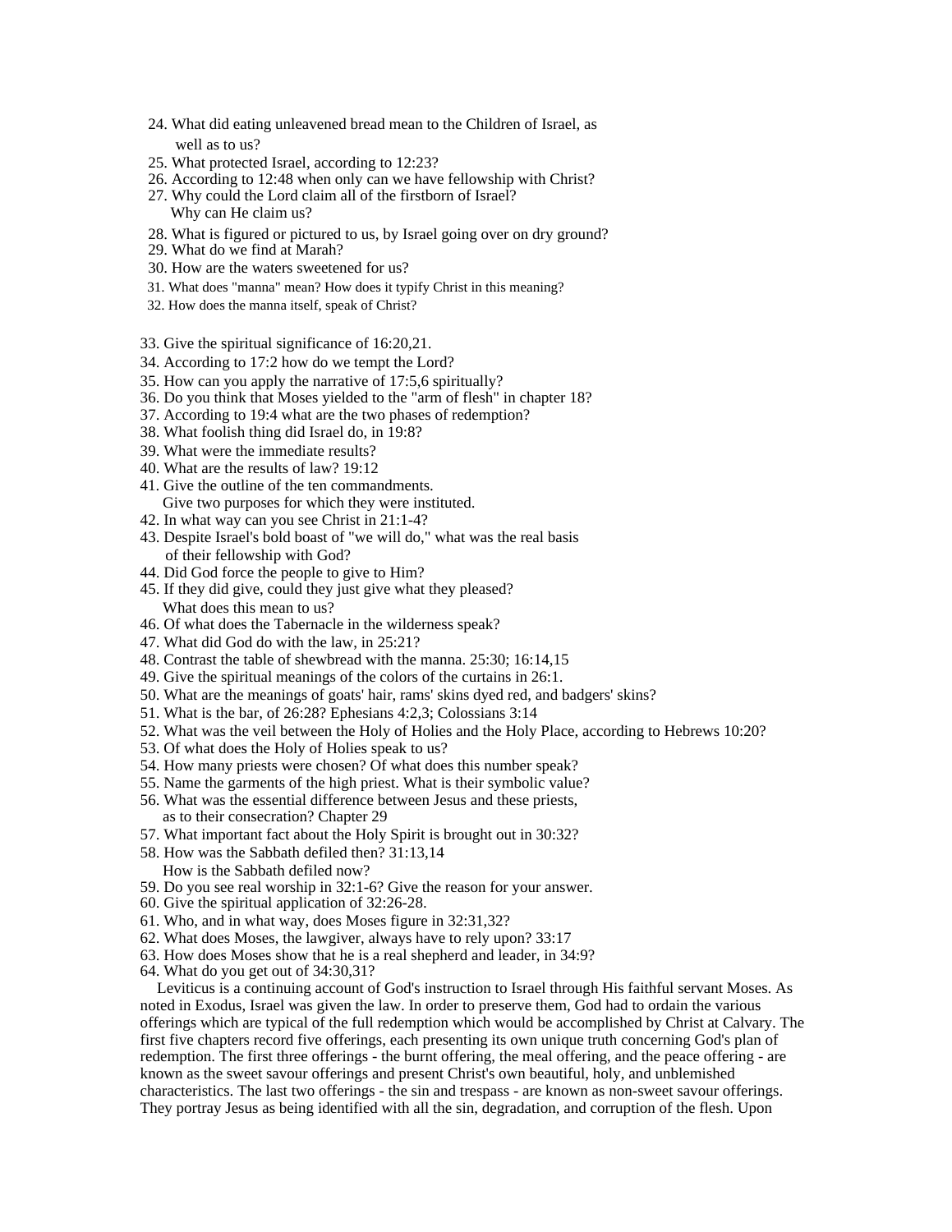these God must pour out His righteous judgment.

Leviticus continues with the physical requirements of the priests, as well as very explicit instruction regarding their responsibilities. Every phase of Israel's existence was governed by the multitudinous laws and decrees found in this book; and, while Israel had to obey them all in a literal sense, they present far deeper spiritual truths for us. Leviticus, the book of sanctification, gives the requirements for a full consecration and separation unto God.

## LEVITICUS

## **LEVITICUS**

- 1. What is the book of Leviticus called, many times?
- 2. Give the outline of the five offerings.
- 3. What is peculiar about the BURNT OFFERING?
- What does this mean?
- 4. According to 1:3 what attitude was maintained in offering the burnt offering? What does this mean to us today?
- 5. Of what does the wood speak, in 1:7?
- 6. What does it signify that the larger offerings were cut in pieces, as in 1: 6; but the birds were not, as in 1: 17?
- 7. Of what do the different animals of the offerings, speak?
- 8. What two things can you say of the MEAL OFFERING (the flour), as pertaining to Christ?
- 9. Give what is pictured by the cakes:

Baken in the oven - 2:4 Mingled with oil - 2:4,5 Anointed with oil - 2:4 Baken in a pan - 2:5

- 10. In 2:11 of what do leaven and honey speak, in not being permissible in the offerings?
- 11. What is peculiar about the PEACE OFFERING, as contrasted with the burnt offering?
- 12. Of what does burning the fat and inwards to God speak, in 3:3-5?
- 13. Was the SIN OFFERING a voluntary offering, or did they have to
- offer it? Of what does this speak?
- 14. Chapters four and five both deal with the sin offering. What is the difference between them?
- 15. What does the YOUNG bullock of 4:14 teach us about Christ?
- 16. What can you say of 5:8?
- 17. What is the next offering?

What Scripture is fulfilled in Christ, concerning this offering?

- 18. What do you get out of 6:13?
- 19. What two things are pictured by the eating of the sin offering? 6.26
- 20. There were three different degrees of the peace offering:

## Thanksgiving, Vow, Voluntary

Give the meaning of each one. 6:11,12,16. Which is the greatest?

- 21. What does it mean to eat the breast, in 7:31?
- 22. What great mark of contrast is there, between Christ and the priests of chapter eight?
- 23. Of what does the method of consecration in 8:23 speak to us, spiritually?
- 24. Boiling the PASSOVER was forbidden. What can you say of 8:31 spiritually?
- 25. What do you get out of 10:9?
- 
- 26.Givethe dietary regulations and their spiritual import. 11:1-10
- 27. What do verses one and two show about sin, in chapter twelve?
- 28. What does leprosy show?
- 29. Of what does leprosy of the head speak? 13:29
- 30. What does 14:3 tell us, concerning Christ?
- 31. What do the two birds of 14:4-6 show, respectively, about Christ?
- 32. What important day is told out, in chapter 16? Why is it so important?
- 33. What wonderful truth is expressed in 16:4?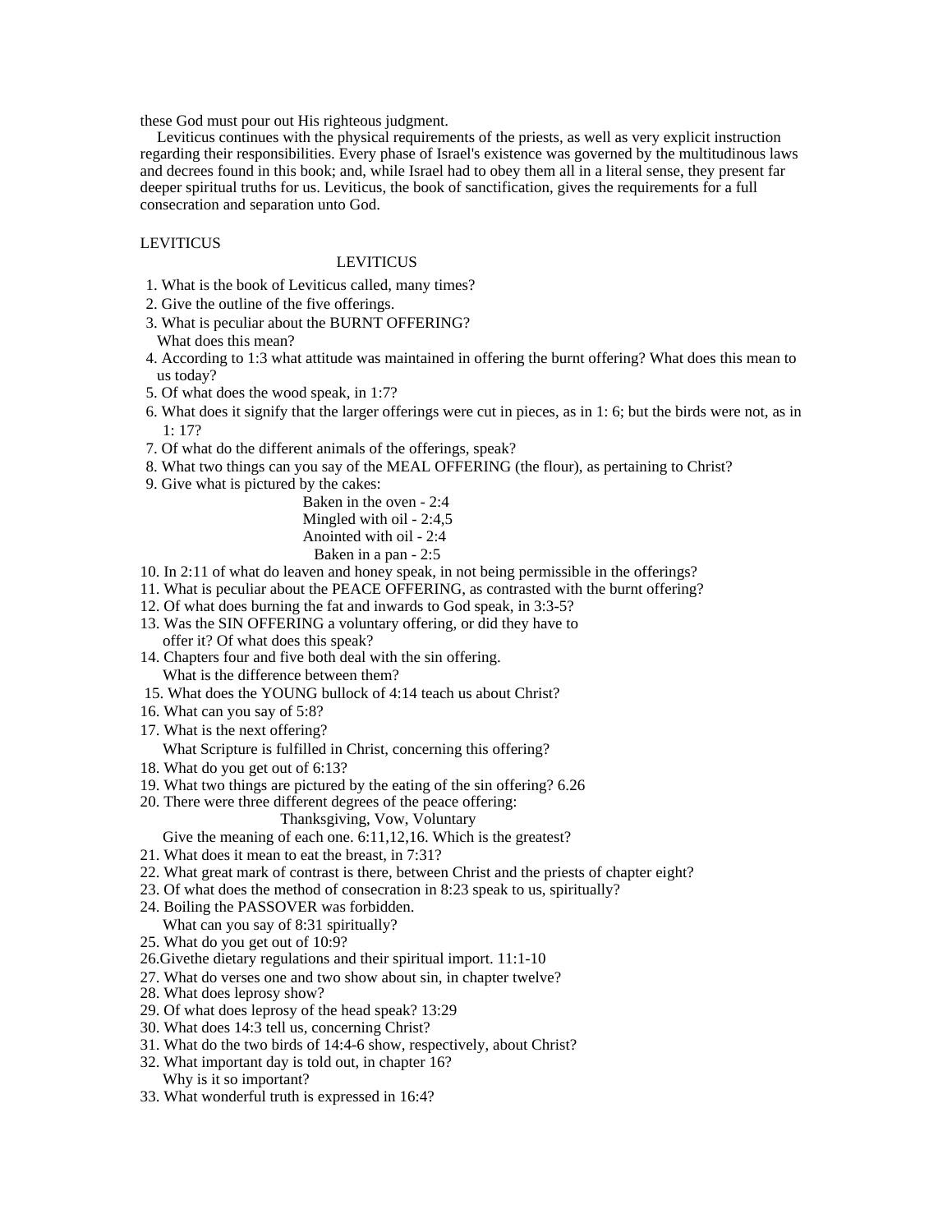- 34. What happened to our sins, according to 16:10?
- 35. Who was the "fit man" of 16:21?
- 36. Spiritually speaking, why could not the people eat blood? 17:11
- 37. What is meant by anything "which died of itself," as pertaining to

Christ? What is meant by that "which was torn with beasts," as pertaining to christ? 17:15 38. Give the spiritual import of 19:19.

- 39. Compare verses 7 and 14 of chapter 21. Who are represented by the whore, the widow, the profane, and the harlot?
- 40. Name the feasts or set times.
- 41. What spiritual truth is set forth by the fact that ISRAEL brought the oil for the lamp, in chapter 24?
- 42. What wonderful lesson is given for us, in the rules concerning the year of jubile? Chapter 25
- 43. Give the type or figure that has impressed you most in the study of Leviticus.

### NUMBERS

Numbers resumes the record of the journeys of the Children of Israel after their stay at Mount Sinai. God had purposed that they would go immediately into the land of Canaan; but, because of unbelief, this people wandered in the wilderness for forty years until all the first generation had died.

Numbers gets its name from the numbering of the people. First they were numbered to go forth to battle. The Levites were numbered and separated to the Lord. Later, the firstborn of all the tribes were numbered and chosen in exchange for the Levites. Finally, the Levites were numbered for the service of the tabernacle.

Though many miracles are recorded here, Numbers is actually a book of failure. It presents much of Israel's wanderings, and describes many defeats suffered because of unbelief. Such a wilderness experience is very necessary in our Christian experience that we may learn the total depravity of the flesh; but God does not intend that we should remain there. His purpose is that we accept the heavenly Canaan on the basis of faith alone.

## NUMBERS **NUMBERS**

- 1. How did the book of Numbers get its name?
- 2. The Levites had charge of the Tabernacle. Name the families of the tribe of Levi, and what each family took care of. Chapters 3 and 4.
- 3. Who is the unfaithful wife of 5:12? Compare Hosea 1:2-5.
- 4. Who were the Nazarites? Chapter 6
- 5. Give the qualifications of a Nazarite.
- 6. Give the spiritual application of these qualifications.
- 7. What do you see in the blessing of 6:23-27?
- 8. Who are the cherubim, in 7:89?
- 9. What is the difference in the cleansings of the Levites and the priests? Numbers 8 and Leviticus 8.
- 10. What is figured by the shaving of the flesh, and washing of the clothes in 8:7?
- 11. Was the eating of the Passover dependent upon Israel's worthiness? 9:10-12
- 12. Is partaking of the Lord's supper (which Corresponds to the Passover) dependent upon our worthiness? Give reason for your answer.
- 13. What were the trumpets used for? Chapter 10
- 14. In 10:4-6 there is a different alarm for each section of the camp.
- Of what does this speak?
- 15.What always went before Israel, and for what purpose? 10:33
- 16. Spiritually speaking, what does this mean to us?
- 17. Who are the mixed multitude of 11:4?
- 18. Compare Numbers 13:1-3 with Deuteronomy 1:22. Explain the apparent contradiction.
- 19. What do verses 26-28 of chapter 13 mean to us, speaking of the heavenlies?
- 20. What wonderful example do we find in 13:30?
- 21. What caused the plight of 13:33?
- 22. What does the Lord blame, for the defeat of Israel? 14:11
- 23. What tempts the Lord? 14:22
- 24. What do we learn from 14:38-42?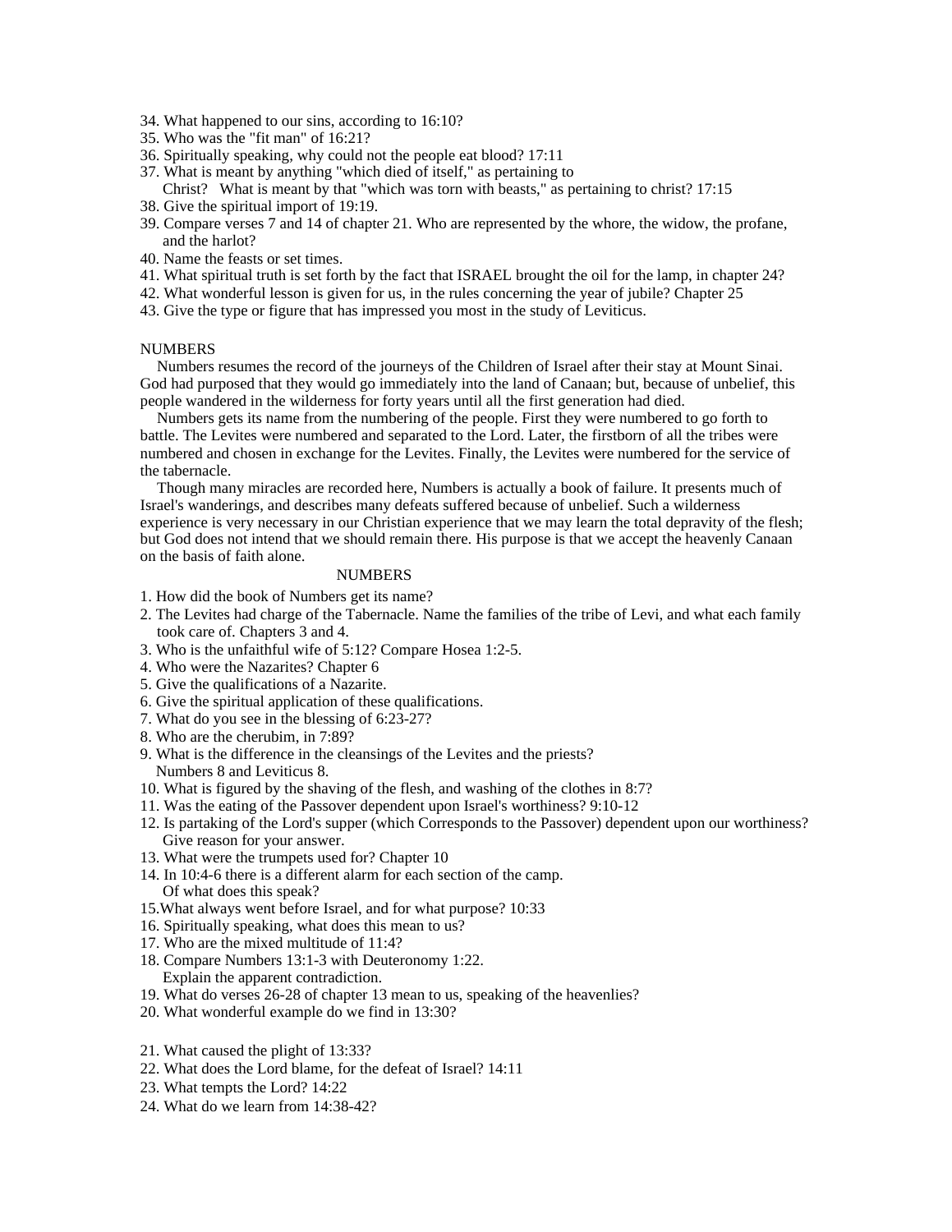- 25. Though Israel gloried in the law, what was its real nature according to 15:32-36?
- 26. What does the blue ribbon of 15:38 figure?
- 27. What class of people rose up against Moses, as well as against Jesus?
- 28. How did Moses prove that he was a real overcomer and leader in 16:3,4?
- 29. What three things did Korah rebel against? Chapter 16
- 30. Who does Aaron typify, in 16:47?
- 31. How did God prove Aaron's priesthood? Chapter 17
- 32. How did God prove Christ's priesthood?
- 33. Of what does the slaying of the red heifer speak? Chapter 19
- 34. What is figured by washing in the water and ashes of the red heifer?
- 35. How did Moses fail in chapter 20?
- 36. What is the typical spiritual import of this incident?
- 37. How is Christ seen, in 21:8,9?
- 38. Explain the error, way, and doctrine, of Balaam.
- 39. Though Balaam tried to curse Israel, what always happened, and why?
- 40. Who is seen in 24:17-19? How is He seen?
- 41. Of what is Israel guilty in chapter 25, that Christendom is guilty of today?
- 42. Why was Israel numbered? 26:52,53
- 43. Israel was numbered for their inheritance, BEFORE they went into Canaan. Of what does this speak to us?
- 44. Explain how Moses failed to sanctify God at the water of Meribah. 27:14
- 45. How did Moses prove that he was a true shepherd, in 27:15,16?
- 46. Was Joshua one who was picked on the "spur of the moment," or do you think he had been in training? Consider I Timothy 3:6.
- 47. Why are the offerings mentioned again in chapters 28 and 29?
- 48. What does 32:14 teach us?
- 49. What type of Christians are typified in 33:55?
- 50. How do the cities of refuge figure Christ? Chapter 35
- 51. In chapter 32, who are typified by Reuben and Gad?

### DEUTERONOMY

Deuteronomy means "the second giving of the law." It is so named because of the exhaustive detail of the law given to the second generation of Israel. There is a brief review of Israel's journeys forty years earlier, and a description of the unbelief which prompted their extended journey in the wilderness. Deuteronomy also relates Israel's victories over many enemies immediately before their journey into the promised land. The death of Moses is recorded in the last chapter of the book. He was permitted to see the land but not to enter it, because he failed to sanctify the Lord at the waters of Meribah - Numbers 20:12. The greater reason that Moses was unable to enter this land is because he represented the law, which can never lead God's people into a land of blessing. Just as "his eye was not dim, nor his natural force abated," so the law did not "die of old age." God was simply through with the ministry of the law, and Joshua, typical of the risen Christ, took his place as leader of the chosen people as they entered into the land of heavenly blessing.

### DEUTERONOMY

- 1. What is the meaning of Deuteronomy?
- 2. To what book in the New Testament does Deuteronomy correspond? How does it correspond?
- 3. Did Israel ever hold the place of 4:6,7?
- 4. What voice do we hear in 4:9 "Take heed to thyself"?
- 5. What do we find in 5:7-21?
- 6. According to 5:29 what is the only way to live a godly life?
- 7. How only can 6:5 be fulfilled in man?
- 8. Some say, "Do your best, and God will accept you." But what do we find in 6:17?
- 9. Of what were Israel to be reminded by the statutes, testimonies, and judgments? 6:20,21
- 10. Why did God continue in His blessings and Presence to Israel, even after they failed so many times? 7:7,8
- 11. Who used the words of 8:3 directly against Satan?
- 12. Though Israel did not possess the land on the basis of their righteous- ness, give two reasons why they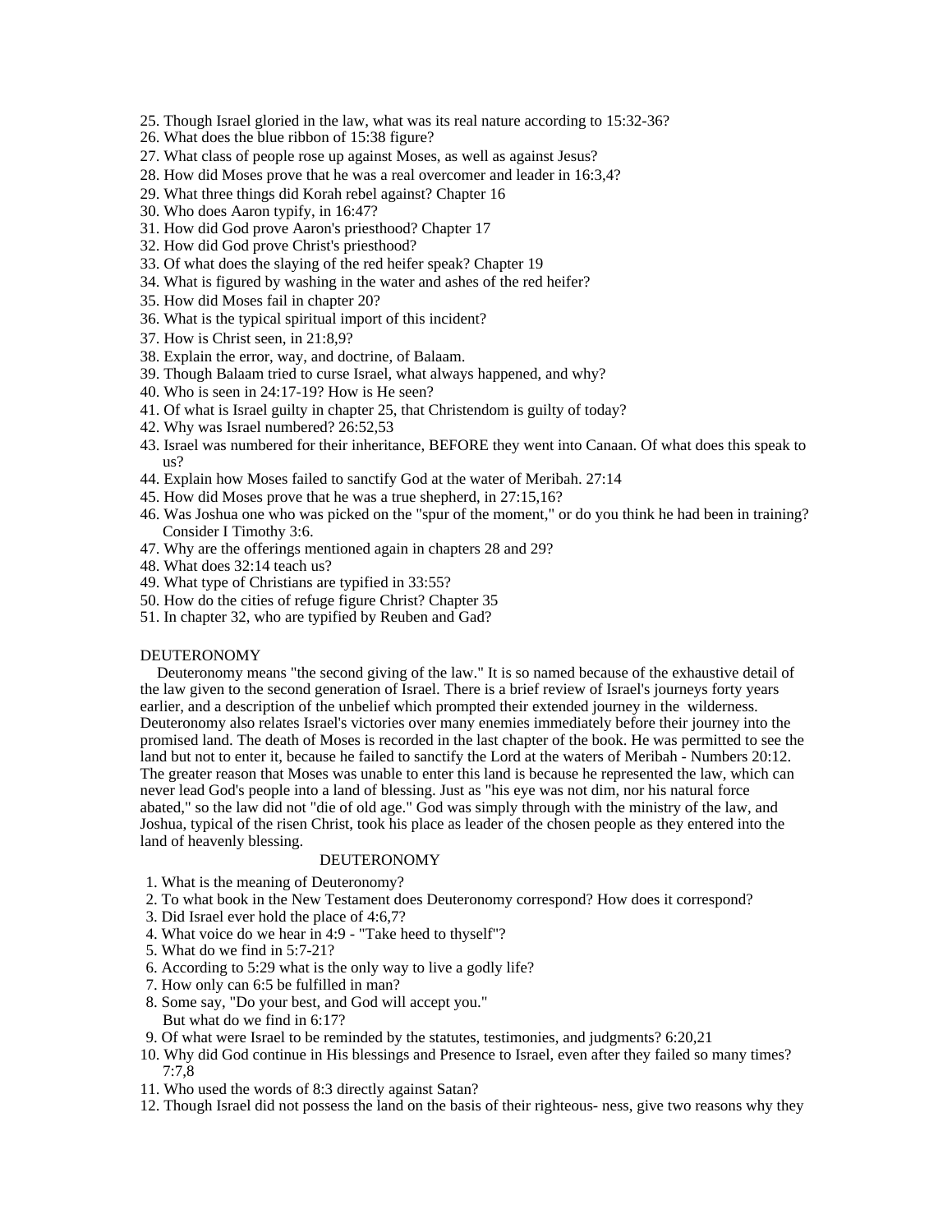did go on into the land. 9:5,6

- 13. How can you paraphrase 10:16 in New Testament language?
- 14. All Israel had to do, was to set their feet upon the land, in order to possess it. 11:24. How do we possess our land?
- 15. What is the theme of the law? 11:26-28
- 16. Although grace sets forth no curse, does everyone enjoy the same degree of blessing?
- 17. Of what does the one place of offering speak, in 12:13,14?
- 18. What admonition is given in 12:32 to which we are responsible today?
- 19. What is the real test of a true prophet?
- 20. What apparently hard decree is made, in 13:6-8?
- 21. In what respect do we see Christ, in 15:16,17?
- 22. What were the regulations regarding Israel's giving of their substance, which are also true today? 16:17
- 23. Why could not Israel offer blemished offerings to the Lord?
- 24. How do we know that God intended for Israel to have a king? 17:14-20 25. Who is the King whom God would choose? 17:15
- 26. The king could not multiply horses unto himself. Of what does this speak, spiritually?
- 27. Why could he not have many wives?
- 28. Who is the Prophet of 18:15?
- 29. Many people glory in the law. But what is the real burden of the law, as expressed in 19:21?
- 30. Give the rules of warfare, spoken of in 20:1-8 -
- which rules are also for our admonition.
- 31. In what way is Christ pictured, in 21:3,4?
- 32. Contrast the prodigal son in 21:18-21 with the prodigal son in Luke 15:11-24.
- 33. Why was one accursed, who was hanged on a tree?
- 34. What spiritual truth is portrayed in 22:10,11?
- 35. How do we know that grace offsets law? 23:3
- 36. Why was the regulation for divorce given in chapter 24? Compare Matthew 19:8.
- 37. Who is actually spoken of, in 25:4?
- 38. Why did the people bring their firstfruits to the Lord? Chapter 26
- 39. What two Covenants are set forth by the two mountains of 27:12,13?
- 40. What promise is given to Israel in 28:13 which has not yet been fulfilled?
- 41. Israel is looked down upon today, but what is said of her in 32:8?
- 42. What happens when one gets "fat," or self-sufficient? 32:15
- 43. Who is the theme of Moses' song in chapter 32?
- 44. How can the first part of 33:21 be applied spiritually "And he provided the first part for himself"?
- 45. What do we find about the law, as represented by Moses in 34:7?
- 46. Who succeeds Moses?

Joshua records the victories of conquering Israel as they possessed the land which God had promised to Abraham. The book corresponds with Ephesians of the New Testament, which informs us of the great wealth of spiritual blessing provided for us in the heavenlies in Christ. As noted in Deuteronomy, Moses is gone and Joshua becomes the new leader. He is typical of the risen Christ who becomes our victory as we go into battle against Satan and his host.

Under the illumination of the Holy Spirit, the book of Joshua comes alive with types of spiritual blessings which can be ours. Seemingly insignifi- cant names and ritualistic events take on very pertinent applications to our spiritual lives. The detailed boundaries of each tribe tell of the manifold spiritual riches which become ours now by faith.

Another great leader passes off the scene in the closing chapter as Joshua, having fully accomplished his mission, dies leaving Israel to make their own decision whether to yield to God or not.

## JOSHUA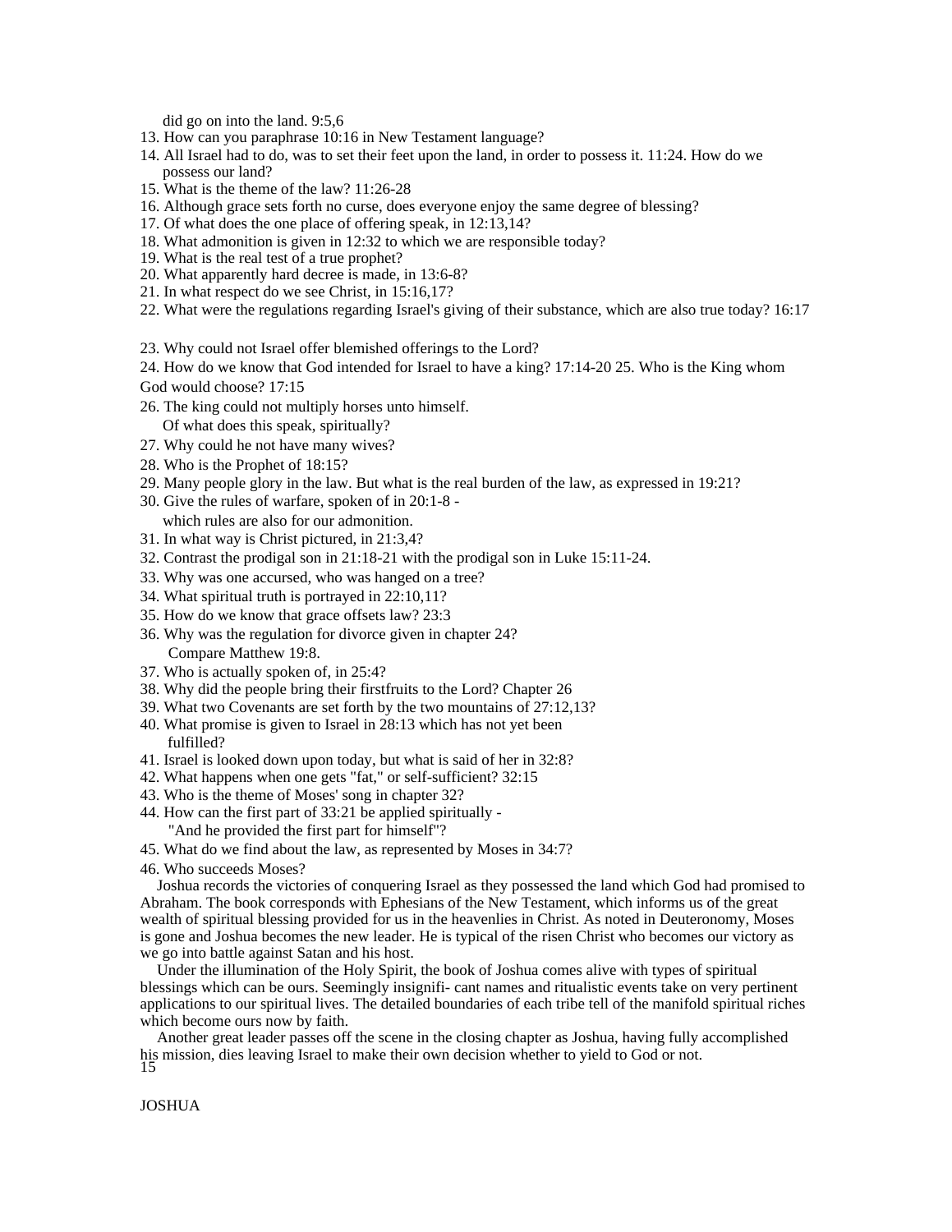## JOSHUA

- 1. With what New Testament book does Joshua correspond? In what way does it correspond?
- 2. Which Person of the Trinity is typified by Joshua in 1:1 as being Moses' minister?
- 3. How does Joshua, the son of Nun, picture Christ?
- 4. Of what does Moses speak to us in 1:2 "Moses My servant is dead."
- 5. Give the typical meanings of the following: Jericho, Wilderness, Canaan, Red Sea, Jordan, and Ai.
- 6. Although we have no record of Rahab's change of conduct, what did God see in her, according to 2:12,13?
- 7. What is spoken of by the scarlet thread of 2:18?
- 8. What does it mean typically that "Jordan overfloweth all his banks all the time of harvest"? 3:16
- 9. What do the stones that the twelve men took out of the midst of Jordan in 4:3 mean to us?
- 10. What is taught by the fact that Joshua put twelve stones in the midst of the river? 4:9
- 11. What is shown in 4:18 "the waters of Jordan returned unto their place"?
- 12. Of what do the memorial stones of 4:20-22 speak to us?
- 13. Spiritually speaking, why were Israel circumcised AFTER they were in the land?
- 14. What was the reproach of Egypt? Proverbs 14:34
- 15. Contrast the manna and the old corn spiritually, as pertaining to Christ.
- 16. What is meant to us by all the gates of Jericho being shut up?
- 17. In 6:8 we find that the ark followed the people; whereas before, it went in front of them. What truth is brought out by this arrangement?

16

- 18. What is illustrated by the facts that Israel crossed Jordan, were circum- cised, and feeding on the old corn of the land, before the walls of Jericho fell?
- 19. Who was figured by Achan?
- 20. How does 7:21 typify many religions today?
- 21. What is figured in 8:3 by Joshua taking all the people?
- 22. What is the typical value of the "whole stones" of the altar of 8:31?
- 23. Of what are chapters 9,10,11 a picture, respectively, and in what way?
- 24. Spiritually speaking, what king must we judge, before we possess Jerusalem (peace)?
- 25. Give the spiritual interpretation of the rest of these cities and their kings, as pertaining to our soulish desires. 10: 3
- 26. Give the spiritual application of 10:21-27.
- 27. Israel took the cities of the former chapter. Spiritually speaking, why did Joshtia burn Hazor in 11:13?
- 28. What two things can you see in the two and one-half tribes taking their inheritance on the wilderness side of Jordan?
- 29. What Scripture is portrayed by the meanings of the names of Manasseh and Machir?
- 30. What is the spiritual significance of the name Ham, of whom the Philis- tines are descendants?
- 31. Whom do the Philistines figure as to the meaning of their name, and in being the descendants of Ham?
- 32. Give the meanings of the five Philistine cities and what they mean spiritually as pertaining to religious things. 13:3
- 33, What two aspects of Christ do we have set forth in Eleazar and Joshua, which must be made real to us before we take hold of our place in the heavenlies? 14:1
- 34. Who are figured by the heads of the tribes of Israel? 14:1
- 35. In 14:6 we find that Judah comes before Caleb. What wonderful truth is hereby illustrated? See the meaning of Judah's name.
- 36. What is noteworthy about Caleb, and what did he receive?
- 37. What are pictured by the Salt Sea, Maaleh-acrabbim, and Zin, respec-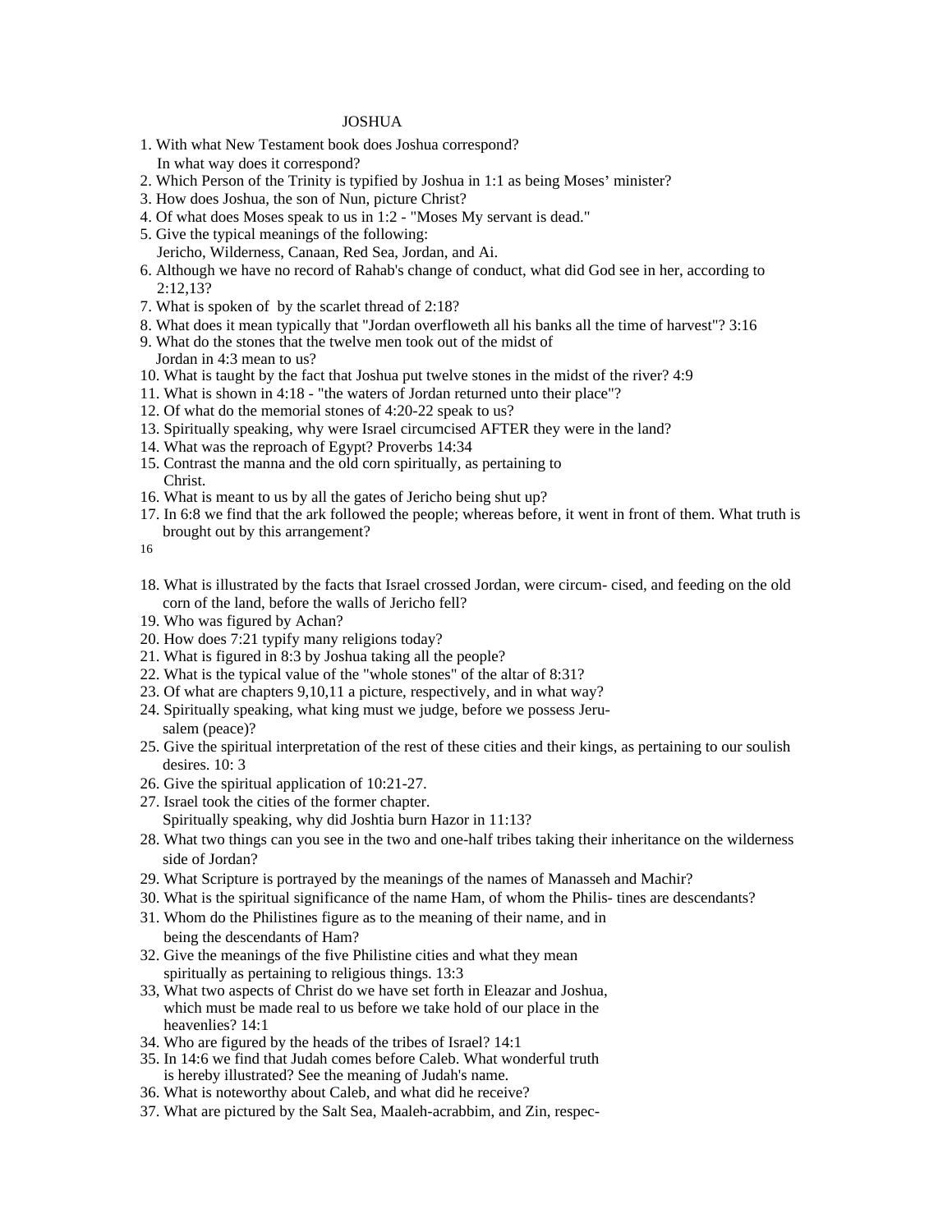tively, from which God has delivered us and would have us separated? 15:2,3

- 38. Give the meanings of the rest of the South Border, and what they mean to us spiritually.  $15:3,4$
- 39. Name the phases of pride that are brought out by the meanings of the names of the three sons of Anak - 15:14 - whom Caleb had to defeat before he could have Hebron (communion).
- 40. Of whom is Othniel typical in taking Debir, and also in getting Achsah? 15:15-17
- 41. Which Person of the Trinity is shown forth by the springs of 15:19? Why do we need Him as pertaining to our "south land" - inheritance?
- 42. What is implied by the meaning of Luz? 16:2
- 43. What experience of the real overcomer is told out by Japhleti (one who causes to escape), Beth-horon the lower (house of wrath), and Gezar (isolation)? 16:3
- 44. Give the spiritual difference of Beth-horon the lower 16:3, and Beth horon the upper - 16:5.
- 45. What two phases of our racecourse experience are brought out by Ataroth-addar and Beth-horon the upper? 16:5
- 46. What truth is illustrated by the border of 16:6 going "toward the sea to Michmethah" (corruption of the dead)?
- 47. What admonition is given in 18:3 to Israel, which is also profitable for us?
- 48. Typically speaking, why was the slayer not free until the priest died? 20:6
- 49. What do we find in 22:26,27?
- 50. What decision did Joshua put before the people, which is also set before us?
- 51. What does Joshua tell the people, after they have made their decision, which is also full of instruction for us?  $24:22,23$

At the outset, the book of Judges records no official leader. It is a book of failure, and bears a striking resemblance to Christendom today. Israel is seen first serving the Lord. Next she forsakes Him and is allowed to be oppressed by her enemies. God is faithful to hear the cry for deliverance, however; and He ordains a judge for that purpose. This pattern is repeated again and again; thus the need for a total of twelve judges. Othniel, Caleb's son-in-law, is the first of these judges; Samson is the last. Many personal lessons are derived from the book, as we see men and women of faith overcoming in the midst of great opposition. The key to the overall failure is recorded in 17:6 - "In those days there was no king in Israel, but every man did that which was right in his own eyes."

After the death of Samson, there were no real revivals. Israel was involved in a civil war, and the tribe of Benjamin was almost destroyed.

Judges closes with no leadership, and with every man doing that which was right in his own eyes. What a parallel we see in Christendom today, as men have failed to yield to the leadership of Christ - the Head of His Body, the Church.

## JUDGES

JUDGES

- 1. Of what is Judges a figure?
- 2. Who is the first to go up against the enemy? Of what is this significant?
- 3. Contrast Judges 1:1 and 20:18. Although the same question is stated both times, what sad condition do we find in 20:18 as contrasted with 1:1, which cycle has been repeated in Christendom?
- 4. Of whom, and in what way, is Adoni-bezek typical?
- 5. What is meant spiritually by the amputated thumbs and toes of the kings, in 1:7?
- 6. According to 1:19,24,34 what causes apostasy?
- 7. What foolish thing did the children of Joseph do in 1:24 which they need not have done if they had trusted in the Lord?
- 8. As a result of Joseph's failure, what happened in 1:26?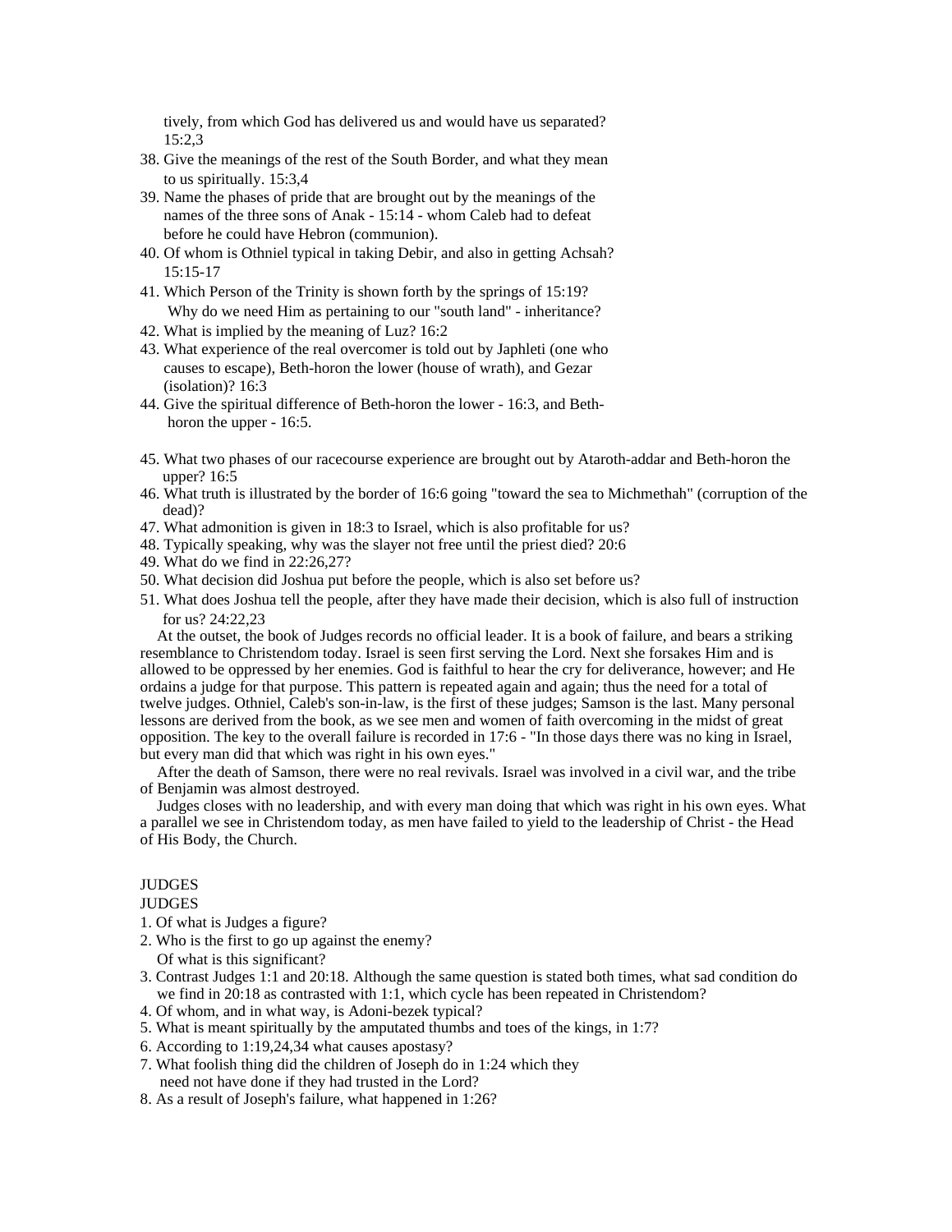What spiritual truth is illustrated here? See the typical meaning of Luz.

- 9. Spiritually speaking, why must Naphtali have Beth-shemesh and Bethanath? The contract of the contract of the contract of the contract of the contract of the contract of the contract of the contract of the contract of the contract of the contract of the contract of the contract of the con
- 10. Give the spiritual import of the Israelites leaving Gilgal.
- 11. In what way do we come to Bochim today?
- 12. What is meant spiritually, that the Lord left nations in Canaan to prove Israel?
- 13. What always happened when God's appointed leaders died? 3:12
- 14. What striking thing do we find about most of these judges, as contrasted with the priests?
- 15. How can you apply 3:22 spiritually?
- 16. What was peculiar about the fourth judge?
- 17. What truth is illustrated by Deborah and her husband?
- 18. Is Jael condemned for her act, in 4:21?
- 19. What is the meaning of Midian? Where do we find it in Paul's writings?
- 20. What is figured spiritually, by the oak in Ophrah? 6:11
- 21. Was Gideon acting like a coward, in 6:11?
- 22. Spiritually speaking, why is it good for us to thresh wheat by the winepress, when Midianites are present?
- 23. What personal lesson can we learn from the wet fleece? 6:37
- 24. What is the first thing that would keep a man from going to battle with Gideon? Of what does this speak to us? The set of the set of the set of the set of the set of the set of the set of the set of the set of the set of the set of the set of the set of the set of the set of the set of the set of the set of the set of
- 25. Give the spiritual application of the men who lapped water, as contrasted with those who bowed and drank. **Example 2008 Contract and Secure 2008 Contract and Secure 2008 Contract and Secure 2008**
- 26. What is portrayed by the fact that the victory was not won until the pitchers were broken and the light shone?
- 27. Spiritually speaking, what is taught by 8:20?
- 28. What truth is illustrated by the bramble ruling the trees, in the parable of chapter 9?
- 29. What two aspects of Christ are viewed in Tola and Jair?
- 30. What two things can you say of Jephthah's vow?
- 31. What sad condition is found in chapter 12?
- 32. What is expressed by the fact (in chapter 13) that the WOMAN must abstain from wine, strong drink, and unclean things?
- 33. Of what is Samson a picture, as to the meaning of his name and also as to his life?
- 34. Though Samson overcame the lion, he was overcome by the woman of 14:7. What spiritual lesson does this hold for us?
- 35. What lesson may we learn from Samson's act of slaying the lion and then eating the honey from it?
- 36. Spiritually speaking, when only can God use the jawbone of 15:15?
- 37. According to 15:17 what must be done with the INSTRUMENT of victory?
- 38. Who is the harlot of 16:1?
- 39. What are pictured by the bars and the city, respectively? 16:3
- 40. In the narrative of Samson and Delilah, we find that Samson's downfall was gradual. What spiritual lesson does this hold for us?
- 41. What dispensational picture do we have in 16:21,22?
- 42. What condition prevailed in Israel at the time of the judges, which is also a common cause of failure today? 17:6
- 43. What plight is the tribe of Dan in, which is also true of many of God's people today? 18:1
- 44. What is the difference in the sin recorded in chapters 17 and 18, and that recorded in chapter 19?
- 45. While Israel are under judges, what cycle is repeated over and over?
- 46. Can you see that all of Christendom (including the Church) is a repetition of the time in which Israel were under judges?

## RUTH THE RESERVE OF THE RESERVE OF THE RESERVE OF THE RESERVE OF THE RESERVE OF THE RESERVE OF THE RESERVE OF THE RESERVE OF THE RESERVE OF THE RESERVE OF THE RESERVE OF THE RESERVE OF THE RESERVE OF THE RESERVE OF THE RES

Ruth is a beautiful expression of triumphant Grace. A Moabitess is not only brought into the congregation of Israel, but is also given a distinct place in the lineage of Christ.

The story takes place during the time of the Judges; and is a picture of how the remnant of Israel will cling to the Old Testament promises given to Abraham, Isaac, and Jacob, and will be restored. The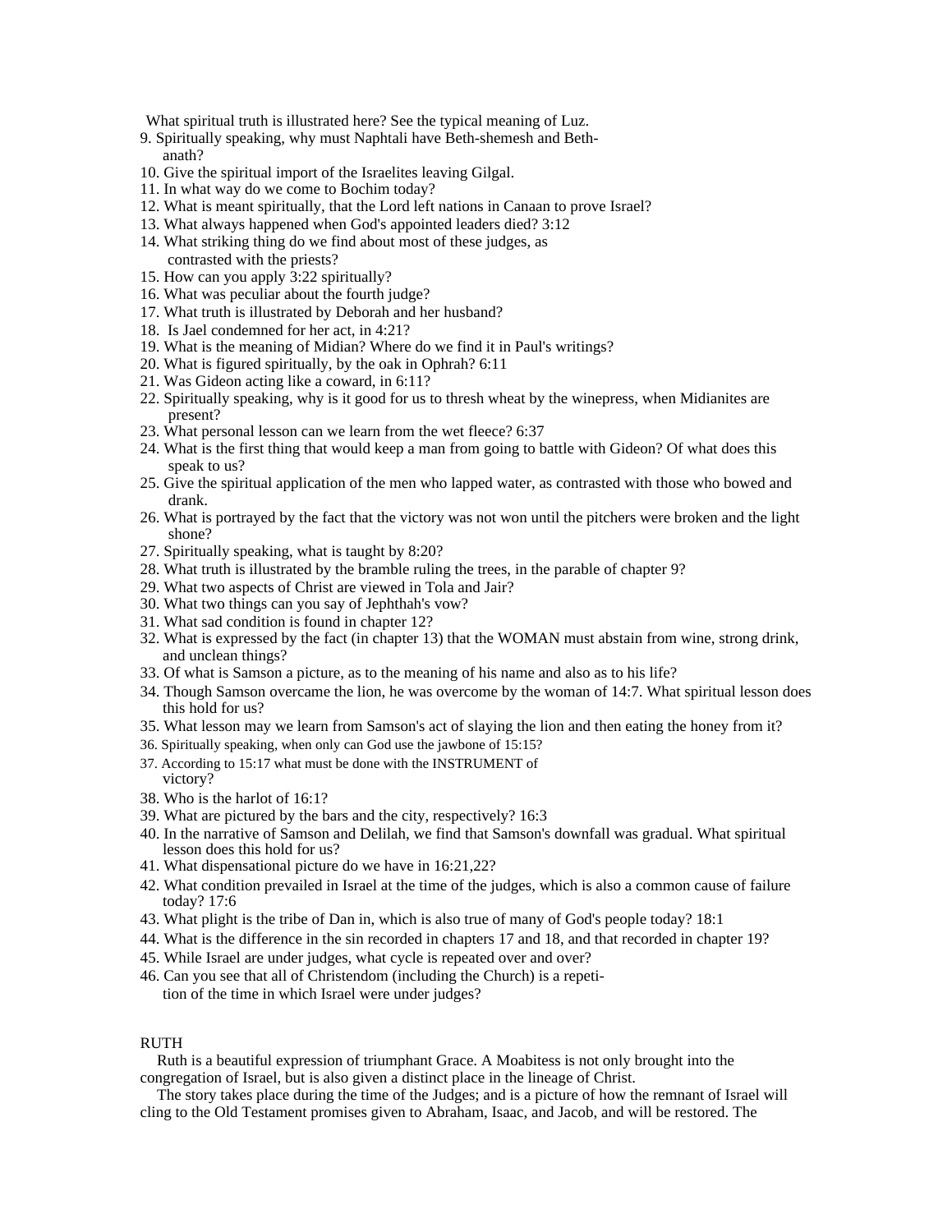courtship of Boaz and Ruth is a delightful story, portraying a beautiful experience available to those who seek a deeper relationship with Jesus. While Ruth is not a type of the Bride of Christ, many personal lessons concerning Bridal truth and overcoming are presented.

Ruth closes with the Moabitess becoming the wife of Boaz. To this tinion was born a son by the name of Obed, the grandfather of King David.

### RUTH **RUTH**

- 1. Give one reason why the book of Ruth is recorded.
- 2. Spiritually speaking, what does it mean to depart from Bethlehem Judah
- 3. How does Elimelech belie the meaning of his name?
- 4. Of whom is Naomi typical in 1:3,5 after having lost her husband and her two sons?
- 5. What two classes of Jews are represented by Ruth and Orpah respectively?
- 6. Of what does Naomi speak, in that Ruth clings to her and takes counsel of her throughout this book?
- 7. What can you say of the "hap" of 2:3?
- 8. Who are the reapers of 2:7,15,16?
- 9. Paraphrase 2:11 in Jesus' words.
- 10. In 2:8,9 Boaz charged Ruth to glean in his field. What further mani- festation of grace is shown, which the Lord also shows us? 2:14-16
- 11. How do we glean and pick up the handfuls left for us?
- 12. Typically, who is this near kinsman who is spoken of in 2:20?
- 13. Through Naomi (the Scripture) what does Ruth learn in 3:1 which lesson we also learn as we go on?
- 14. What wonderful attribute is found in Ruth 3:5 which must also be found in the full overcomer?
- 15. What is the significance to us of the time at which Ruth came to Boaz?
- 16. Though the religious people of today with such "high morals" would condemn Ruth for her actions of 3:7,8 yet what is shown forth in her which must be seen in us, and will be characteristic of Judah in the end time?
- 17. Was Ruth sorry for her actions, as to the results of them? Instead, what do we learn about her in 3:10 which is also true of us as we go on?
- 18. Typically, who is "such a one" in 4:1 who is unable to redeem Ruth? 4:6
- 19. What is the significance of drawing off the shoe? 4:8
- 20. Such a one still has one shoe. What does this show about the law?
- 21. What spiritual truth is brought out by the fact that the ten elders (the ten commandments) could find no fault in Boaz' transaction?
- 22. What do we find in 4:17-22 which shows us the sovereign grace of God?
- 22 **Саматически** производительно политической социалистической социалистической социалистической социалистической<br>Социалистической социалистической социалистической социалистической социалистической социалистической социа

### I SAMUEL

First Samuel is a transitional book which forms a bridge between two types of governments: judges and kings.

It is a time of spiritual declension as we read, "The Word of the Lord was precious in those days; there was no open vision" - I Samuel 3:1. But God has never left Himself without a witness. He used Hannah to accomplish His purposes. She was a woman of great faith, but was barren. This is the perfect background, however, for God's grace and power. She cried unto the Lord for a son, and God was entreated of her. Samuel was born and, in keeping with her vow, Hannah presented this child to the Lord. At a very young age Samuel heard the Voice of God, and became one of the most outstanding prophets in Israel's history. Oftentimes his message was one of judgment, but he was a loving shepherd to Israel and faithful to the will of God.

Despite such credentials, Israel rejected God and Samuel and demanded a king. God agreed to give them their king, and Saul was anointed. The beginning of his reign was victorious; but later, because he disobeyed God's commands, he was rejected. At this time David, a man after God's own heart, is chosen. Both of these men are typical figures. Saul speaks of the Gentile world powers ordained by God to rule for a season. David shows Christ anointed, but suffering rejection until God's appointed time. For this reason, much of the record in I Samuel traces David's journeys in the wilderness and the land of the Philistines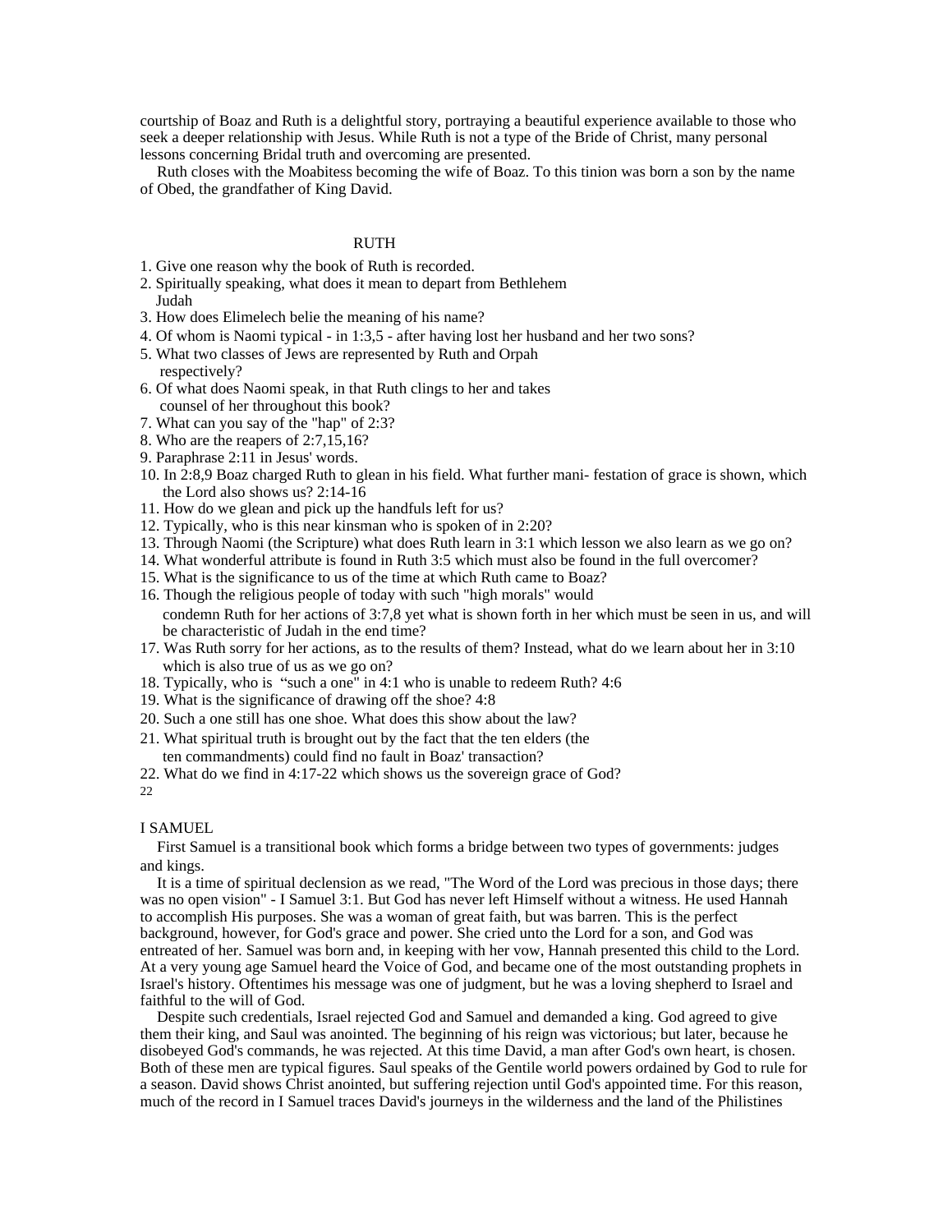being hunted by Saul. I Samuel closes with Israel fleeing before their enemies, and Saul along with his sons are slain.

## I SAMUEL

- 1. In what three ways may we view the book of I Samuel?
- 2. What kind of a book is it, in relation to the government of Israel?
- 3. What is the significance of the meaning of Ramathaim-zophim, as pertaining to us?
- 4. What two classes of Christians are represented by Hannah and Peninnah respectively, and in what way?
- 5. What did Hannah do in regard to her barren condition, which is a good example for us?
- 6. Who is the faithful priest, spoken of in 2:35?
- 7. What sad condition do we find in 3:1?
- 8. Although this condition prevailed, how do we know that God could still carry on His purposes?
- 9. What instruction can you see for us, in the narrative of 3:4-10?
- 10. What is the spiritual significance of Israel pitching beside Ebenezer?
- 4:1 11. Did Israel have the right attitude toward the ark? Give the reason for your answer.
- 12. What happens when God's appointed leaders fail to judge their flesh, as Eli did?

#### 23 мај *година* и се од селото на селото на селото на селото на селото на селото на селото на селото на селото н<br>Селото на селото на селото на селото на селото на селото на селото на селото на селото на селото на селото н

- 13. What wonderful truth do we learn about God's dealings with His People, as brought out by Saul's following the asses?
- 14. Whom does Saul, as king, figure?
- 15. Do you think that Saul possessed real humility, in 10:22? Give the reason for your answer.
- 16. Why did the people look to Saul?
- 17. Of whom does Samuel remind us, in chapter 12?
- 18. What mistake did Saul make in chapter 13?
- 19. According to 13:11, what was the cause of Saul's act?
- 20. How does Saul remind us of people today, who get out of God's will? 13:12
- 21. Who is the man of 13:14 locally and dispensationally?
- 22. Naturally, 13:22 would be a sad plight.

But what does it mean spiritually?

- 23. How are so-called ministers today repeating Saul's foolish act of 14:24?
- 24. Amalek is a type of the flesh.
	- According to 15:3 what must we do with it?
- 25. What sad mistake did Saul make in 15:9 which cost him his high place, and will do the same to us?
- 26. Give some ways in which Samuel is typical of the new creation, in 15:11-14.
- 27. Can the flesh ever excuse itself, when it is exposed? 15:24
- 28. Why do you think that Saul made the request of 15:25?
- 29. Did Samuel (the spiritual new creation) handle Agag (the flesh) with "kid gloves"? Can we?
- 30. Contrast Saul and David as to their God-appointed positions, and their anointings.
- 31. On what does God look when He chooses one for His purposes?
- 32. In what humble way did David, as well as many other of God's leaders, learn to lead men?
- 33. Although David was anointed king, in 16:13; what place, did he take, and where do we find him, in 17:15? Of what does this speak, as referring to Christ?
- 34. What does 17:39 teach us?
- 35. What weapons did David have, which are also sufficient for us?
- 36. What wonderful truth, concerning Christ and Satan, is brought out in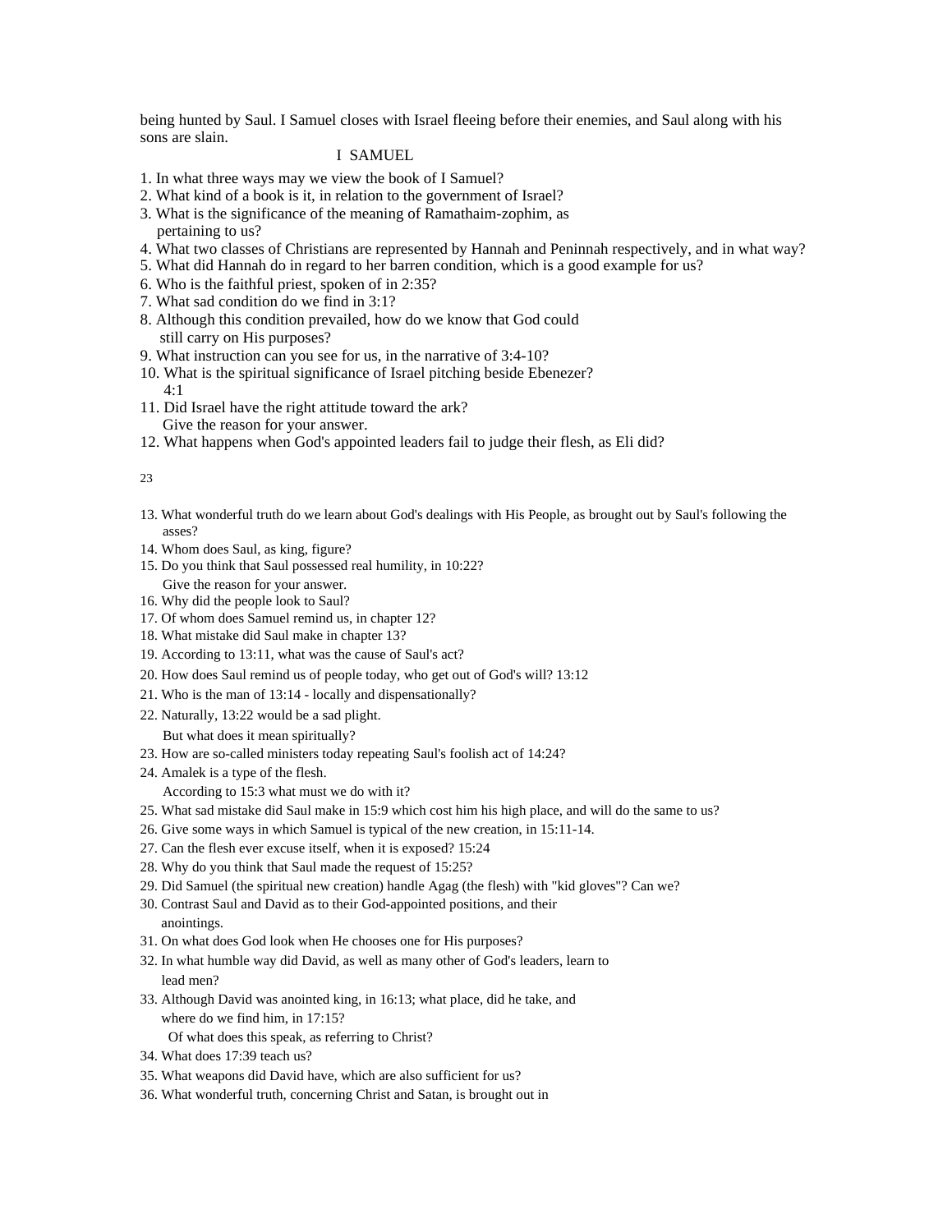#### 17:51?

- 37. Although he was king, of whom does David remind us, in 19:12?
- 38. How is law set aside by grace, in 21:6?
- 39. What caused David's actions, in 21:13?
- 40. What group of people came to David, which group also come to Christ?
- 41. To what place did David come, in 22:5, to which place we too must come?
- 42. Where do we find David, in 23:15?
- 43. What class of believers are pictured by Jonathan?
- 44. Of what does David's abode, in 24:2, speak to us?
- 45. Contrast David's actions, concerning Saul and Nabal.
- 46. Of whom is Abigail a type?
- 47.Typically speaking, what provision did she bring to David? 25:18

|     | To what low estate has Saul gone, in 28:6?                        |  |
|-----|-------------------------------------------------------------------|--|
| 49. | What wise thing did David do, in 30:6, when all was               |  |
|     | Against him-which thing is also good for us?                      |  |
|     | According to 30:17, what truth do we find concerning the old man? |  |
| 49. | What truth is illustrated in 30:24?                               |  |
|     | Dispensationally, what period ends with Saul?                     |  |
| 51. | Did Jonathon ever get the place that he spoke of? Give reason.    |  |
|     |                                                                   |  |

### II SAMUEL

This book is an immediate continuation of I Samuel. We find in reality that an Amalekite is the one who finally killed Saul and took his crown. Such a man would not have been here if Saul had followed God's orders to annihilate the Amalekites - I Samuel 15:3. The spiritual lesson is plain. If we do not judge the flesh (the Amalekite) it will assuredly take our crown.

As noted in I Samuel, Saul typifies Gentile rule. When God declares an end to that authority, the persistence of man to prolong it becomes a matter of usurpation. Such is the case here. David becomes king over the house of Judah, and is typical of Christ who begins to take His throne. Ishbosheth, Saul's son, is chosen to rule the remaining tribes of Israel and thus becomes a fitting type of the anti-Christ. As in the end time though, the house of David waxed stronger and stronger and the house of Saul waxed weaker and weaker. Many battles were fought, but eventually all the tribes of Israel were united under King David. Just so, Christ "must reign, till He hath put all enemies under His feet" - I Corinthians 15:25. David's reign is really not one of complete peace. He speaks of Christ as being rejected by the nations. We also read of various mistakes which David made, but his tender spirit and faith in God always came to the fore. He was still a man after God's own heart. Throughout the history of the kings, God measured the rulers by this man.

### II SAMUEL

- 1. From the account given in I Samuel 31 and II Samuel 1, what actually happened to King Saul?
- 2. When had Saul actually made the mistake which brought him to this end?
- 3. What did this failure cost Saul, besides his life? What can we learn from his experience?
- 4. What dispensational picture is given in 2:4 "They anointed David king over the house of Judah"?
- 5. What dispensational picture do we have in 3:?
- 6. What typical picture is portrayed by "the house of Saul and the house of David"?
- 7. Of whom is Jonathan's son typical, in being lame? 4:4
- 8. What is expressed dispensationally by "ALL the tribes," in 5: 1 ?
- 9. Did David take the will of God for granted? 5:19,23
- Should we lean to our own understanding?
- 10. Spiritually speaking, what truth is illustrated by the Philistines' act of carrying the ark on a cart?
- 11. Compare I Samuel 6 with II Samuel 6:6,7. The Philistines were not judged as to their treatment of the ark, but Israel was.
	- Give the reason for this, and what it means to us.
- 12. What spiritual truth may we learn from Uzzah's act, in 6:6,7?
- 13. Did David believe in formality, while worshiping the Lord? 6:14 Give the reason for your answer.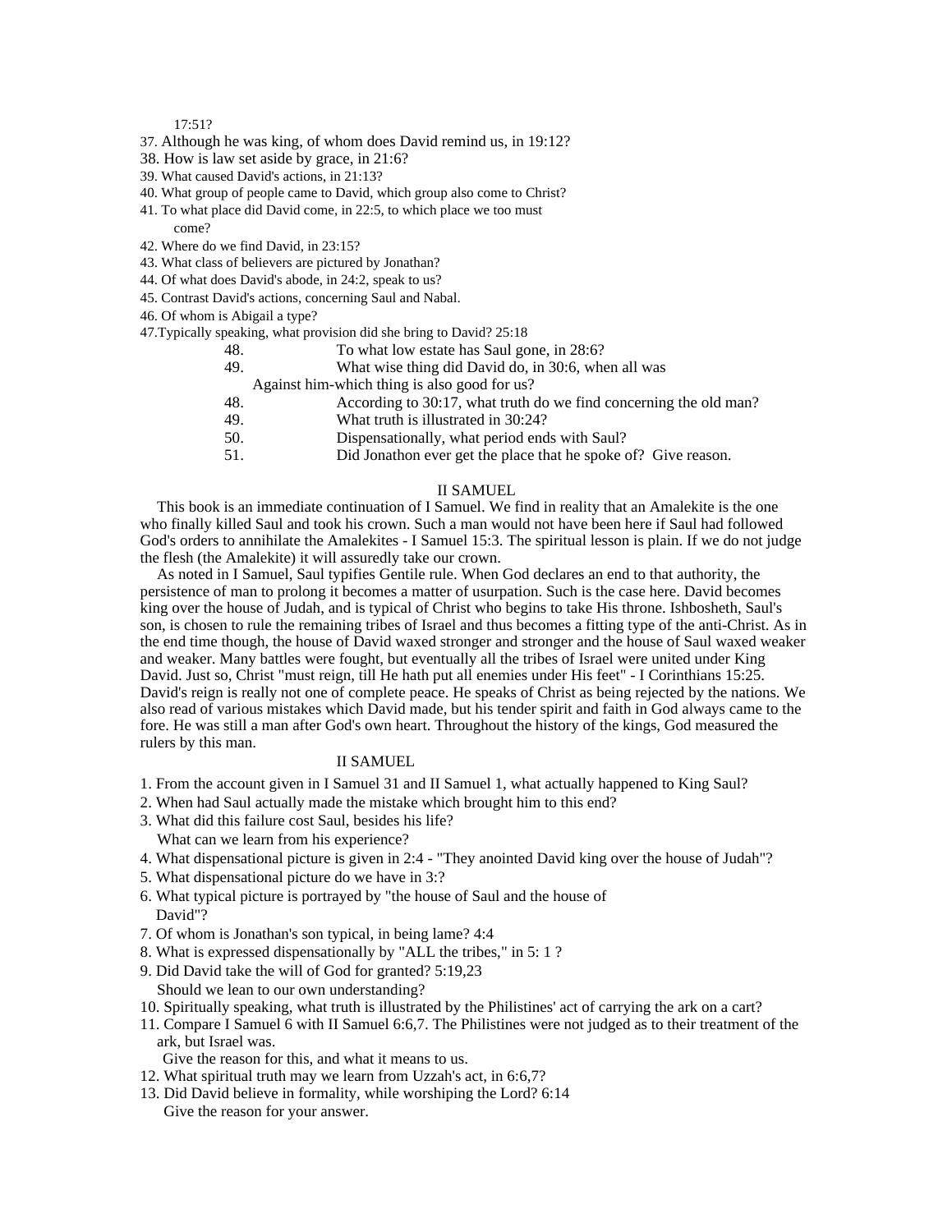- 14. In what way do we see David's wife Micha, today?
- 15. Of whom does the Davidic Covenant speak, and in what way? 7:4-17
- 16. In what ways do David and Solomon speak of Christ respectively?
- 17. What example did David set before us, in 7:28,29?
- 18. Give some ways in which Mephibosheth is typical of the sinner as to his condition, his dwelling place (9:4), and the way in which he was brought to the king.
- 19. What is illustrated, in 9:13, by Mephibosheth still being lame and having to depend on David?
- 20. Though David failed, in chapter 11, what may we learn from his experience?
- 21. How did David manifest that he was truly a full overcomer, in 12:13?
- 22. What Psalm did David write at this point?
- 23. How did David, as well as Christ, know his true followers? 15:30-37 and chapter 16.
- 24. What can we learn about ourselves from Shimei's treatment and attitude of David? 16:5-11
- 25. What unwise charge did David make, in 18:5?
- 26. Of whom is Ahimaaz figurative, and in what way? 18:19-33
- 27. Contrast Ahimaaz and Cushi as to their typical import to us.
- 28. Spiritually speaking, how did Cushi show that he was not a novice?
- 29. What happened to Ahimaaz, which also happens many times to novices of today?
- 30. What is the spiritual significance of Benaiah's name? 20:23
- 31. According to 21:1, what is the significance of a famine in Israel?
- 32. Do we ever take the victory over Satan once and for all, or is it a continual warfare? 21:18
- 33. Where else in Scripture do we find the song of chapter 22 recorded?
- 34. Who is referred to in 23:3? When will this verse be fulfilled?
- 35. Of whom are David's mighty men typical? How did they attain this special place?
- 36. How can we achieve the victory of 23:10?
- 37. What Scripture is portrayed by the meanings of the names Shammah and Agee? 23:11
- 38. How did David fail, in chapter 24?
- 39. Although it is under peculiar circumstances, what wise thing did David do, in 24:13,14, which we should do continually?
- 40. Give three instances in Scripture where we see Mt. Moriah.
- 41. Though David failed, yet what assures us that he was a true shepherd and had a heart for the Lord? 24:17
- 42. Give your opinion of Joab as to the kind of man he was, and as to the way God used him. Of what deeds was he guilty?

As with II Samuel, I Kings displays some beautiful dispensational truth. At the outset, a young virgin is sought out for the king, showing God's purpose for a Bride to reign with Christ. Immediately thereafter Solomon, typical of Christ the Millennial Ruler, is seated on the throne and puts down all enemies that would dare resist his authority. Solomon's reign is the local fulfillment of the Davidic Covenant which promised David that his seed would reign forever - II Samuel 7. The real fulfillment is in Christ's reign. Solomon's reign, unlike David's, was one of peace and depicts the Millennial reign of Christ. In the beginning, he believed God and was granted wisdom above all men. His tragic downfall came when he was led into idolatry by his love of many foreign women. He became a hard taskmaster over Israel; and, at his death, the kingdom was divided. Two tribes, Judah and Benjamin, became known as Judah; and the people followed Rehoboam. The remain- ing ten tribes, known as Israel, followed Jeroboam. Of the many kings who ruled Israel, none of them was good; and God eventually allowed the nation to go into captivity to Assyria.

Judah, on the other hand, had seven good kings; but they too, were led away into captivity to Babylon, about one hundred years later.

Kings is not without its bright spots. Even in the midst of such terrible spiritual declension, God had His faithful witnesses. Elijah presents some beautiful lessons of overcoming, even in terribly adverse conditions. Elisha, the man of miracles, showed Israel and Judah time and time again that God is never defeated.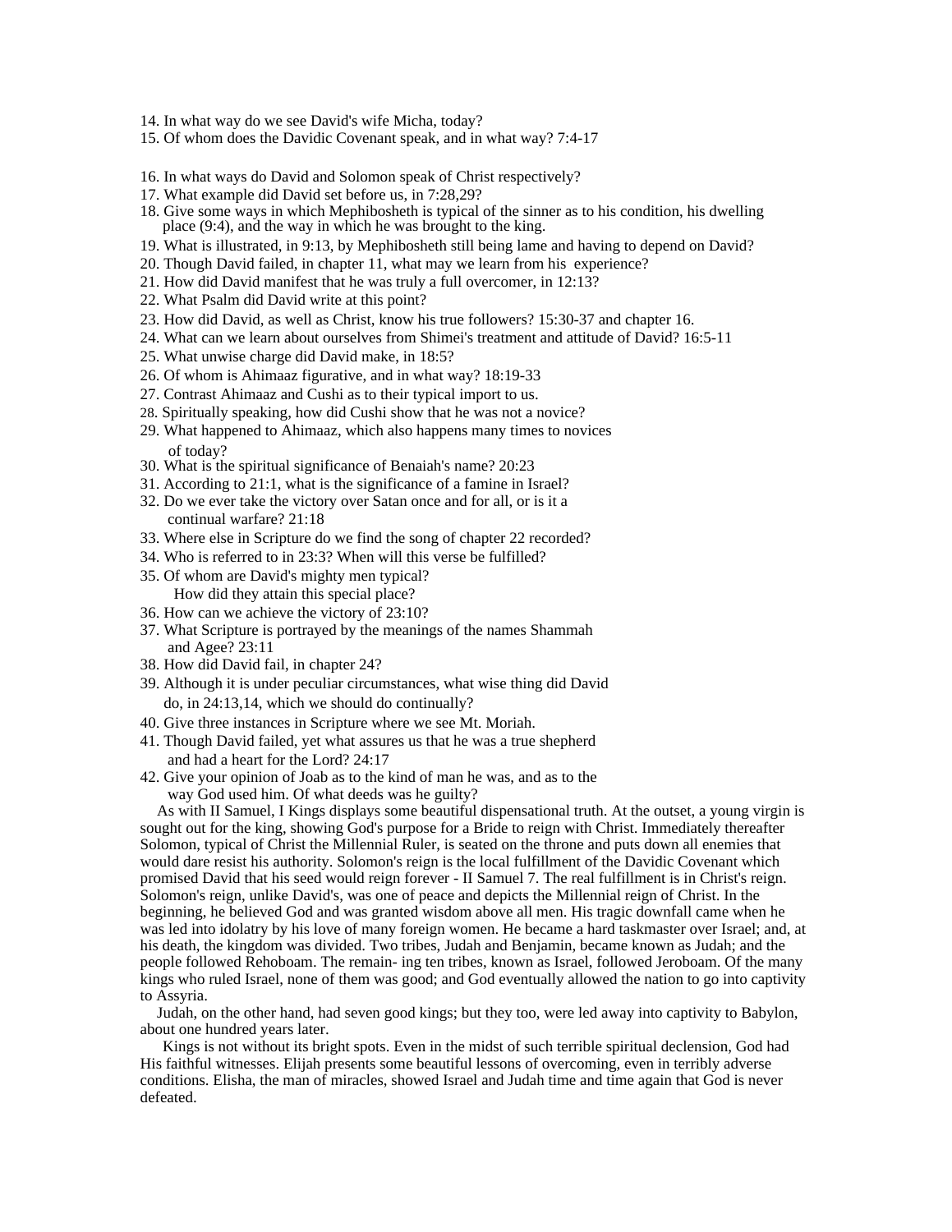At various times in Judah's history, there is a certain degree of revival, depending on the current king's spiritual strength. Second Kings closes with Israel and Judah in captivity and their homeland laid waste.

### I AND II KINGS

## I KINGS

- 1. Of whom do Adonijah, Joab, and Abiathar speak, respectively?
- 2. What does Nathan represent?
- 3. Who are figured by Bathsheba and Solomon, respectively?
- 4. Dispensationally speaking, what period of time is figured in Kings? Chapters 1 and 2
- 5. What dispensational picture do we have in 1:34,35?
- 6. In chapter two, we find that SOLOMON deals in judgment with those who had offended and rejected David.
	- What truth is illustrated by this, concerning Christ?
- 7. What battle is figured by the killing of Joab, who represents the national powers?
- 8. What group of end-time people are represented by Shimei, and in what way?
- 9. What Scripture in the New Testament is fulfilled figuratively, by 2:46?
- 10. In 3:9-13, Solomon could have asked for a number of things which would all have been in God's will. What New Testament parallel do we find in our lives today?
- 11. Who are pictured by the princes of 4:2?
- 12. What is the difference between the Tabernacle in the wilderness and Solomon's Temple, as to what they represent?
- 13. Of what do the cedar trees speak in 5:6?
- 14. What is the significance of the stones of 5:17,18 and 6:7 being hewed, before they were brought to the Temple?
- 15. What truth is expressed by the fact that the cherubim adorned the inner house? 6:27
- 16. What truth is illustrated in 7:47 by the phrase, "Neither was the weight of the brass found out"?
- 17. Contrast 8:9 with Exodus 16:33; Numbers 17:10; Deuteronomy 10:2,5; Hebrews 9:4. Give the spiritual reason for the difference in the contents of the ark.
- 18. Of whom, and in what way, is Solomon typical in 8:63?
- 19. What two types can you see in the Queen of Sheba?
- 20. Spiritually speaking, what are the spices of 10:10?
- 21. Of what do the horses of Egypt speak? 10:28
- 22. (A) What was Solomon's downfall?
- (B) What lesson does this hold for us?
- 23. What condition prevails in 12:20?
- 24. What does the narrative of the two prophets of chapter 13 teach us?
- 25. What are the results of obeying man rather than God? 13:24
- 26. Though Jeroboam was warned, smitten, and healed, he did not repent. What does this tell us about man? The contract of the contract of the contract of the contract of the contract of the contract of the contract of the contract of the contract of the contract of the contract of the contract of the contract of the contr
- 27. How can you see 13:33,34 fulfilled today?
- 28. Who is the "whirlwind" prophet of chapter 17? Why is he so called?
- 29. Give the spiritual application of 17:7.
- 30. What stages did Elijah go through, as illustrated by the meanings of Cherith and Zarephath, which we too must have if we go the over- coming way?
- 31. Of whom is Jezebel a picture?
- 32. Give the motive for the conduct of 18:28.
- 33. Give the meaning of Carmel, and its spiritual import to us.
- 34. In 19:4, Elijah made a foolish request, because he was so discouraged; but instead of judging him, what did God do, though He did not give him his request? What does this mean to you?
- 35. What are wind, earthquake, and fire, today? 19:11,12
- 36. How is 20:28 fulfilled today?
- 37. Who are represented by Ahab, Jezebel, and the vineyard in chapter 21?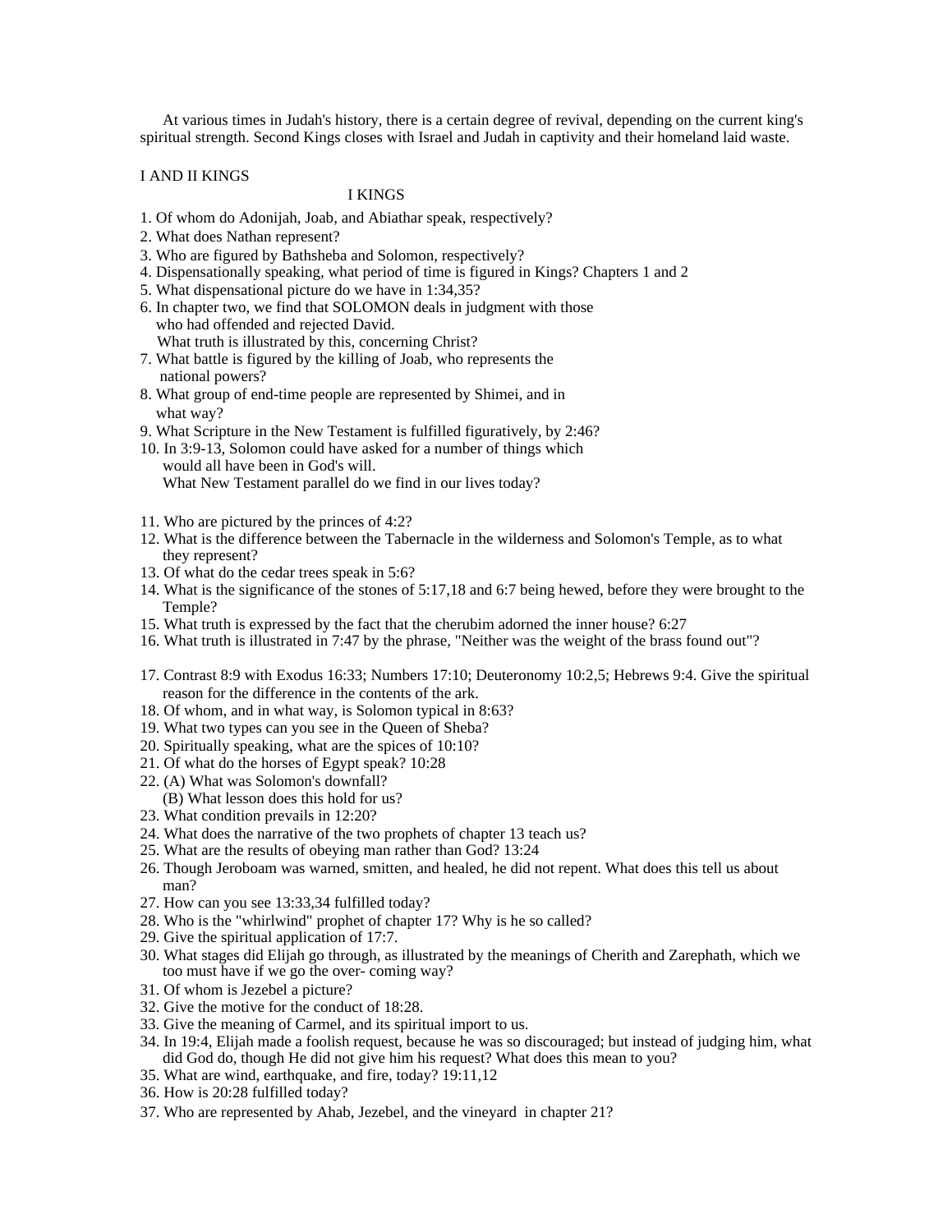38. How is Naboth an example for us? 21:3

- 39. How did Micaiah prove that he was a real overcomer? 22:13-18
- 40. Who has been the most interesting character you have studied in this book, and why?

## II KINGS

- 1. What condition prevailed in Israel in the time of Ahaziah, according to II Kings 1:2?
- 2. Why do you think that the man of 1:13 found mercy?
- 3. Who are the prophets of 2:3?
- 4. What class of people are figured by Elisha?
- 5. How did Elisha show that he was a true minister, in 2:9?
- 6. Using Elisha as an example, how does God empower us for service?
- 7. From what class of people did Elisha receive persecution, which group

also opposes us who are separated unto the Lord?

- 8. Compare II Kings 3:27 with Genesis 22:9, and give the differences in the offerings as to the motives.
- 9. In 4:4-6, God filled as many vessels as the woman brought. How do we bring vessels to be filled today?
- 10. According to Elisha's life, how do we know that God was faithful to give Elisha the promise of II Kings 2:9,10?
- 11. Who is pictured in 5:1, and in what way?
- 12. What is the only way of cleansing for the leper, according to 5:10?
- 13. (A) Though the king blamed Elisha for the plight of 6:28-31, what was the real reason? Leviticus 26:27-29 (B) How do we see this same group of people today?
- 14. In what way do the lepers of 7:3-9 figure full overcomers?
- 15. What future battle will be fought at Jezreel? 9:30
- 16. What prophecy of Elijah's was fulfilled, in 9:36,37? Compare I Kings 21:23.
- 17. Although Jehu put away many things which were an abomination to God, he was not a godly man. What does this show about God and His purposes?
- 18. According to 13:14, who are the strength of any people or nation?
- 19. Does it mean defeat to go by way of the grave? Consider II Kings 2:11 and 13:20. Give the reason.
- 20. What caused the calamity of 15:5? Compare II Chronicles 26:16-21.
- 21. Spiritually speaking, what foolish thing did Ahaz do, in 16:7,8?
- 22. What sad event is recorded in 17:6?
- 23. Why was Israel without excuse?
- 24. Need we be in bondage to anything, when we trust the Lord? 18:7
- 25. What wise thing did Hezekiah do, in 19:14, which is good for us?
- 26. What should Hezekiah have done, in 20:13, instead of showing the treasures? Why?
- 27. What reason can you give for the king's conduct, in 22:11?
- 28. What finally happened to Judah?
- 29. List the Kings of Israel and the kings of Judah. Tell where they are found, how many years they reigned, and whether they were good or evil.

## KINGS OF ISRAEL

### Twelve Tribes

|                            | Israel was divided after the death of Solomon.                |  |  |
|----------------------------|---------------------------------------------------------------|--|--|
|                            | Israel made up the ten tribes. Judah included the two tribes. |  |  |
| <b>ISRAEL</b> - Ten Tribes |                                                               |  |  |
| Name                       | Reigned                                                       |  |  |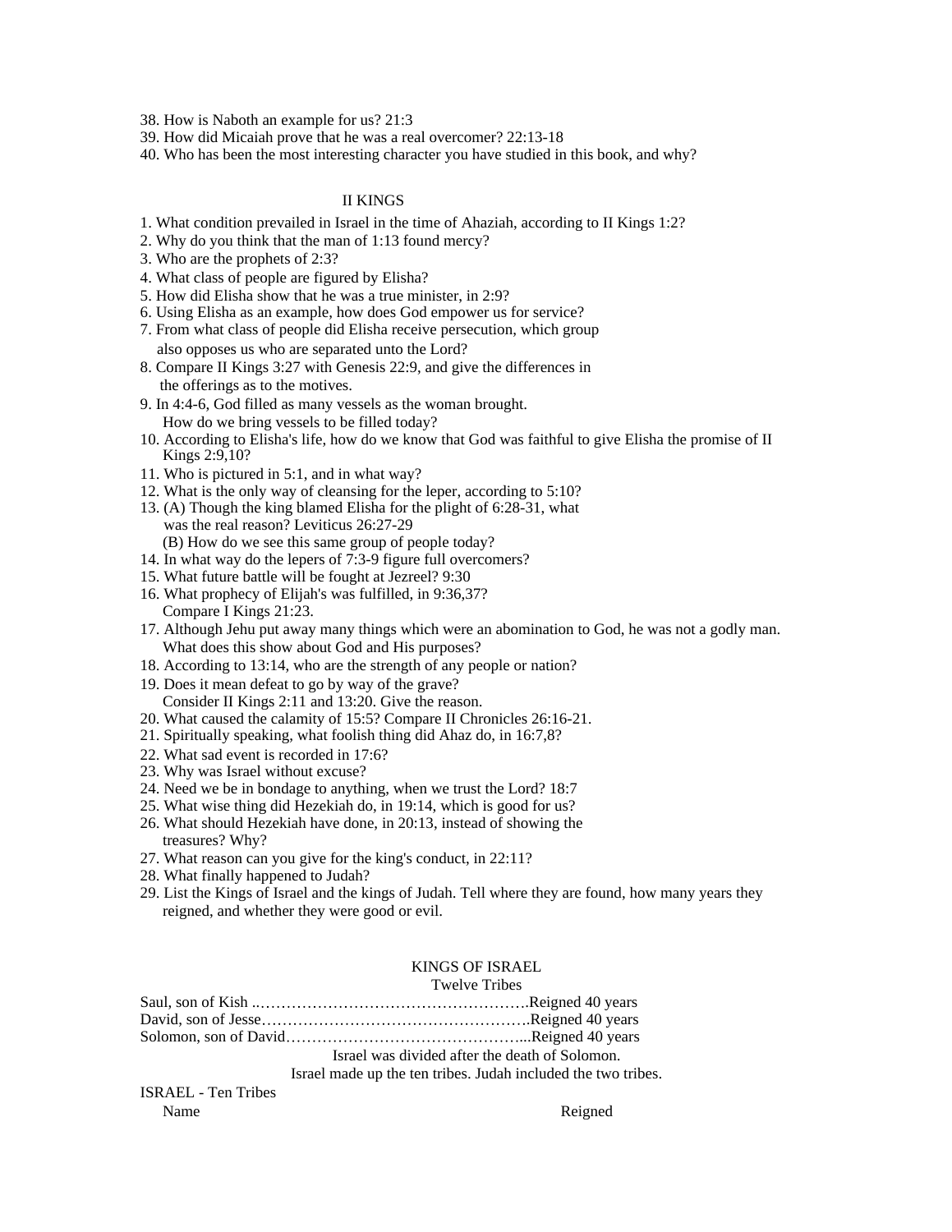| 1. Jeroboam, son of Nebat (Evil)       | 22 years |
|----------------------------------------|----------|
| 2. Nadab, son of Jeroboam (Evil)       |          |
| 3. Baasha, son of Abijah (Evil).       | 24 vears |
| 4. Elah, son of Baasha (Evil)          |          |
| 5. Zimri, servant of Elah (Evil)       | davs     |
| 6. Omri, son of Becher (Evil).         | 2 years  |
| 7. Ahab, son of Omri (Evil)            | 2 vears  |
| 8. Ahaziah, son of Ahab (Evil)         |          |
| 9. Jehoram, son of Ahab (Evil)         | ' vears  |
| 10. Jehu (Evil)                        | 28 years |
| 11. Jehoahaz, son of Jehu (Evil)       | / vears  |
| 12. Jehoash, son of Jehoahaz (Evil)    | 6 vears  |
| 13. Jeroboam II, son of Jehoash (Evil) | l vears  |
| 14. Zechariah, son of Jeroboam (Evil)  | i months |
| 15. Shallum (Evil)                     | l month  |
| 16. Menahem, son of Gadi (Evil)        | 0 vears  |
| 17. Pekahiah, son of Menahem (Evil)    | vears    |
| 18. Pekah, son of Remaliah (Evil).     |          |
| 19. Hoshea, son of Elah (Evil).        | vears    |
| Captivity by Assyria - 7 10 B.C.       |          |

# JUDAH - Two Tribes and the contract of the contract of the contract of the contract of the contract of the contract of the contract of the contract of the contract of the contract of the contract of the contract of the contract of the

| Name                                     | Reigned                |  |  |
|------------------------------------------|------------------------|--|--|
| 1. Rehoboam, son of Solomon (Evil).      | 17 years               |  |  |
| 2. Abijah, son of Rehoboam (Evil)        | 3 years                |  |  |
| 3. Asa, son of Abijah (Good)<br>41 years |                        |  |  |
| 4. Jehoshaphat, son of Asa (Good)        | $\dots$ 25 years       |  |  |
| 5. Jehoram, son of Jehoshaphat (Evil)    | .8 years               |  |  |
| 6. Ahaziah, son of Jehoram (Evil)        | l vear                 |  |  |
| 7. Athaliah, daughter of Omri (Evil      | 6 years                |  |  |
| 8. Joash, son of Ahaziah (Good)          | .40 years              |  |  |
| 9. Amaziah, son of Joash (Good)          | .29 years              |  |  |
| 10. Uzziah, son of Amaziah (Good)        | .52 years              |  |  |
| 11. Jotham, son of Uzziah (Good)         | 16 years               |  |  |
| 12. Ahaz, son of Jotham (Evil)           | .16 years              |  |  |
| 13. Hezekiah, son of Ahaz (Good)         | 29 years               |  |  |
| 14. Manasseh, son of Hezekiah (Evil)     | 55 years               |  |  |
| 15. Amon, son of Manasseh (Evil)         | .2 vears               |  |  |
| 16. Josiah, son of Amon (Good)           | 31 years               |  |  |
| 17. Jehoahaz, son of Josiah (Evil)       | } month                |  |  |
| 18. Jehoiakim, son of Josiah (Evil)      | .11 years              |  |  |
| 19. Jehoiachin, son of Jehoiakim (Evil)  |                        |  |  |
|                                          |                        |  |  |
|                                          | (Also named Mattaniah) |  |  |

Captivity by Nebuchadnezzar - 606 B.C.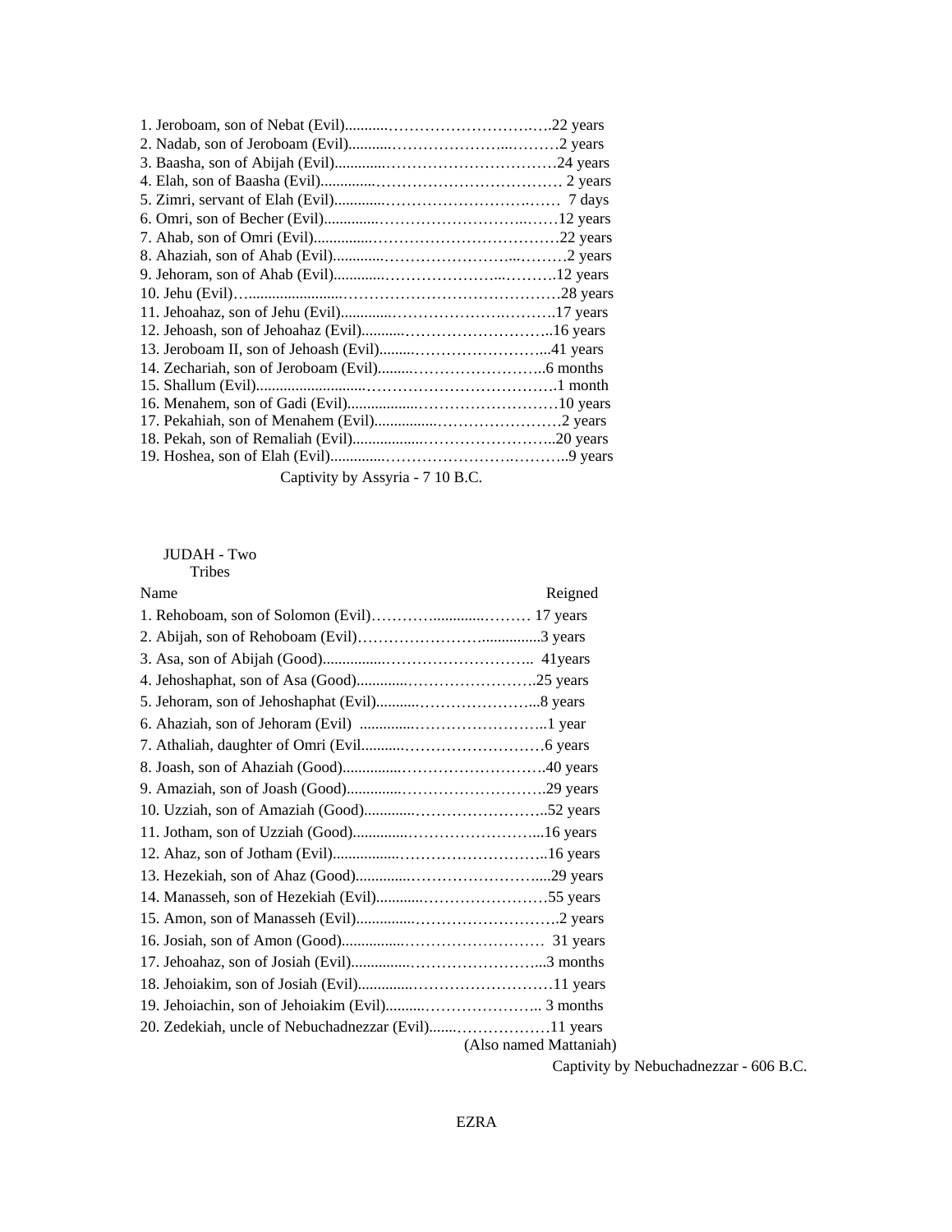The book of Ezra resumes the history of Judah after their seventy years captivity in Babylon. It is easily divided into two divisions:

The first division, chapters one to six, shows the first deportation from Babylon to Jerusalem under the leadership of Zerubbabel. This division concludes with the observance of the passover and the feast of unleavened bread.

The second division records the second deportation from Babylon to Jerusalem about seventy-eight years later under the leadership of Ezra. The mission under Ezra was to rebuild the temple. It was a time of spiritual revival, as the people believed God for their personal safety and the completion of the temple. Though hindrances from their enemies were many the people, encouraged by such prophets as Haggai and Zechariah, completed their work and dedicated the temple.

The second division brings Ezra on the scene. He is a ready scribe in the law of Moses, and had prepared his heart to seek the law of God and do it. Ezra went back to Jerusalem under the direction of Artaxerxes, king of Persia, with the decree that all must observe to do the law of God and the king or suffer the consequences - 7:26. Upon his arrival, Ezra found that the people had intermarried with idolaters. He was greatly distressed, because this was one of the primary reasons for the captivity. Like many leaders before him, Ezra was a faithful intercessor and prayed as though the sin were his own. As a result, Israel acknowledged their sins and agreed to put away their strange wives and their children.

## EZRA

- 1. With what aspect of the remnant's restoration was Ezra interested?
- 2. Of whom is Cyrus typical, and in what way?
- 3. What time is coming to an end, in chapter one of Ezra?
- 4. Who are figured by the Nethinims, as to the meaning of their name? 2:43,58
- 5. Contrast the Gibeonites and the Nethinims as to their relation to Israel.
- 6. Of what does the small remnant of 2:64,65 speak?
- 7. In 3:3 we find the altar was the basis of Israel's protection. What is the basis of ours?
- 8. In what devious way did Satan try to defeat the remnant in chapter 4? What lesson does this hold for us?
- 9. What was the next ruse Satan used to defeat God's purposes?
- 10. What was the third effort used? Of what do these repeated efforts speak to us?
- 
- 11. Of whom are the prophets of chapter five typical, in that they encourage the people to rebuild?
- 12. (A) In what way were the Children of Israel rewarded for their faith- fulness? 5:7-12
- (B) How can you see a parallel of this experience in our own lives?
- 13. Of whom is Artaxerxes typical, as to the meaning of his name?
- 14. Of what lineage was Ezra? 7:1-5
- 15. Of whom, and in what way, is Artaxerxes typical, in 7:21?
- 16. How do we have a parallel of Ezra's experience, of 8:22,23, in our lives?
- 17. Where do we have a parallel of 9:1,2 in the New Testament, and to what does it refer?
- 18. How did Ezra show that he was (as was also Christ) a real priest? 9:3,5,6
- 19. What thing happened in chapter ten which thing also happens to us, if we would yield to the Lord?
- 20. Contrast Exodus 19:8 and Ezra 10:12. How does Israel manifest that she has learned the true nature of the Law?

### NEHEMIAH

While Ezra was concerned with the religious restoration of Israel, Nehemiah was concerned with the political side. His mission was to rebuild the wall of Jerusalem.

From the beginning of the book, we learn that Nehemiah was a man of prayer and very much concerned with the things of God. Though he was the king's cupbearer, he believed God and accomplished His will even while under this authority. God gave him favor in the eyes of the king, and Nehemiah was given full provision to go back to Jerusalem to rebuild the wall of the city.

Opposition to the work was strong, but Nehemiah was a wise and faithful leader. The wall was completed, and Nehemiah served in a different capacity. He was a very forthright person and proceeded to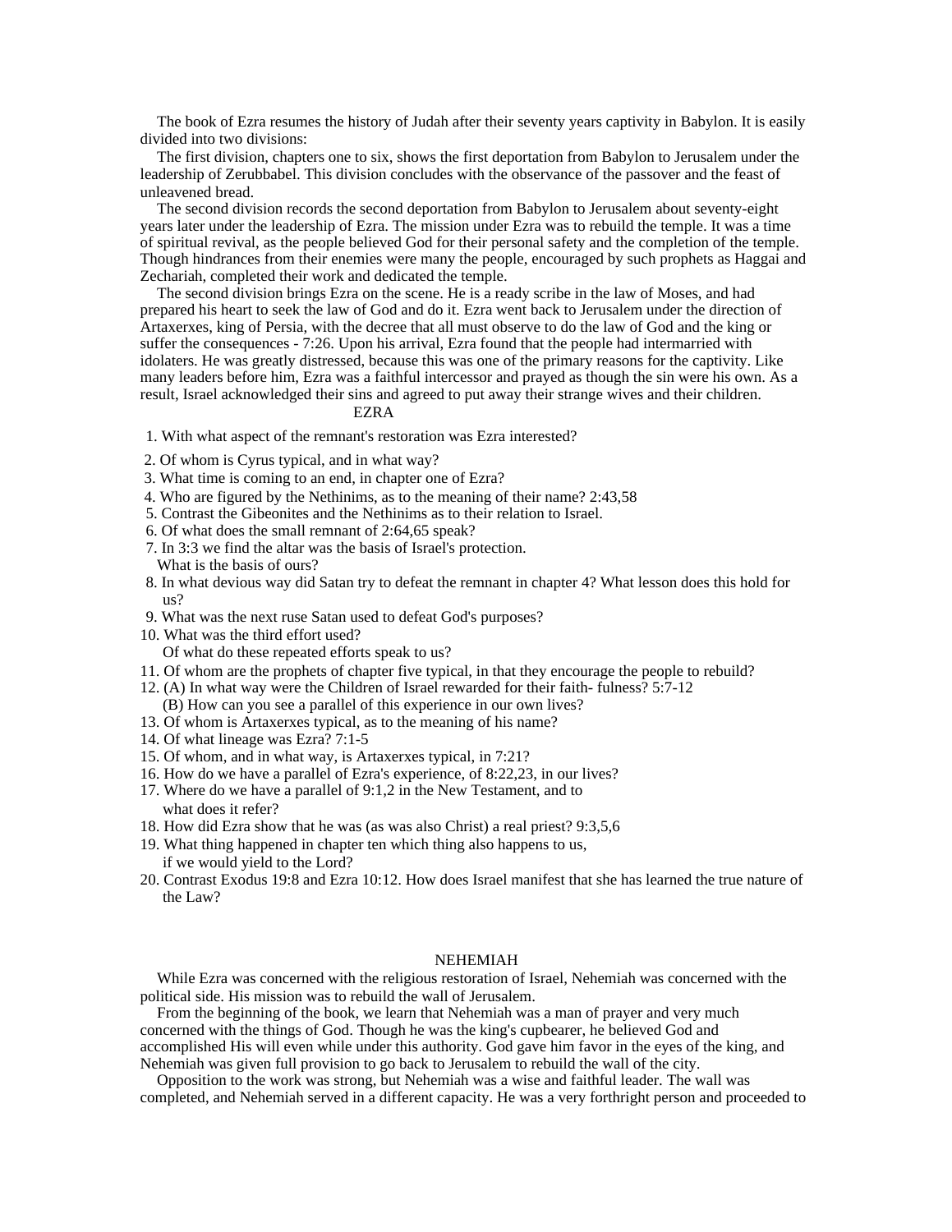set the people in order. Perhaps some of his methods were a bit unorthodox, as we find in 13:25; but this man showed his tremendous love for his people by showing them the ways of righteousness. His concern for himself was - "Remember me, 0 my God, for good" - 13:31.

### NEHEMIAH

- 1. With what aspect of the restoration of the remnant is Nehemiah concerned?
- 2. (A) Of what does Nehemiah remind God, in 1:8-11, when he is praying for the remnant?

(B) How do we imitate Nehemiah's manner today?

- 3. Compare 1:1 and 2:1. Does God always deal quickly with us, or answer our prayers immediately? Give the reason for your answer.
- 4. Trace Nehemiah's journeys in 2:13,14 spiritually, as applying to us.
- 5. What is the meaning of Sanballat? 2:10,19 Of whom is he typical in this meaning?
- 6. What is the significance of the rebuilding of the wall, starting at "the sheep gate," in 3:1?
- 7. What is the spiritual meaning of "the fish gate"? 3:3
- 8. What phase of our lives is shown forth by "the horse gate"? 3:28
- 9. In what way did the enemy seek to hinder, in 4:1-3, with which we also contend today?
- 10. What mode of opposition is recorded next? 4:7,8
- 11.Of what does the condition, of 8:1, remind us?
- 12. How was Ezra a real minister, in 8:7?
- 13. What reason can you give for the conduct of 8:9 "For all the people wept, when they heard the words of the law"?
- 14. Do we find strength in condemning ourselves, and telling everyone how bad we are? 8:10. Give the reason for your answer.
- 15. What example is set for us, in 8:18?
- 16. In what twofold way did the people worship, in chapter 9?
- 17. Of what do the restrictions, of 10:30, speak to us?
- 18. What people fulfill 11:2, which people also set an example for us and show us the secret of giving?
- 19. What would you say was the cause of verses 10,11,15,23 of chapter 13, and what does it mean to us?
- 20. How did Nehemiah prove his love and concern for the people? How do we do this? The same state of the state of the state of the state of the state of the state of the state of the state of the state of the state of the state of the state of the state of the state of the state of the

### ESTHER

Esther, like Nehemiah and Ezra, is also a post-captivity book. The history here, however, deals with those who chose not to go back to Jerusalem even though they were given that privilege.

The book of Esther records some beautiful types for our admonition. It shows God's dealings with Israel after He finishes His business with the Church. Some of the interesting types here are: Ahasuerus, symbolic of God the Father, the Supreme Ruler. Vashti shows us the rebellious apostatized church, who refuses to obey the command of her head. Because of this, she is rejected and another is sought to take her place. Esther is chosen to this lofty estate, and is typical of the remnant of Israel. Haman, who is obsessed with the destruction of the Jews, is a fitting type of the anti-Christ who will be filled with the same desire in the end time. Mordecai the Jew, whose name means "bitterness of my oppressed," is representative of Christ identified with the oppression of His people. Ultimately, he is exalted to the throne, second only to the King Ahasuerus.

The choosing of Esther is of special interest to those who would be full overcomers. While she is not typical of the Bride of Christ, many beautiful lessons in overcoming are presented by this charming young virgin.

The Name of God is not mentioned in this book, but His hand is clearly evidenced. As noted, Haman is typical of the anti-Christ who would destroy the Jews if possible. God overruled his scheme, and the day of Israel's destruction was turned into a day of joy, gladness, and feasting.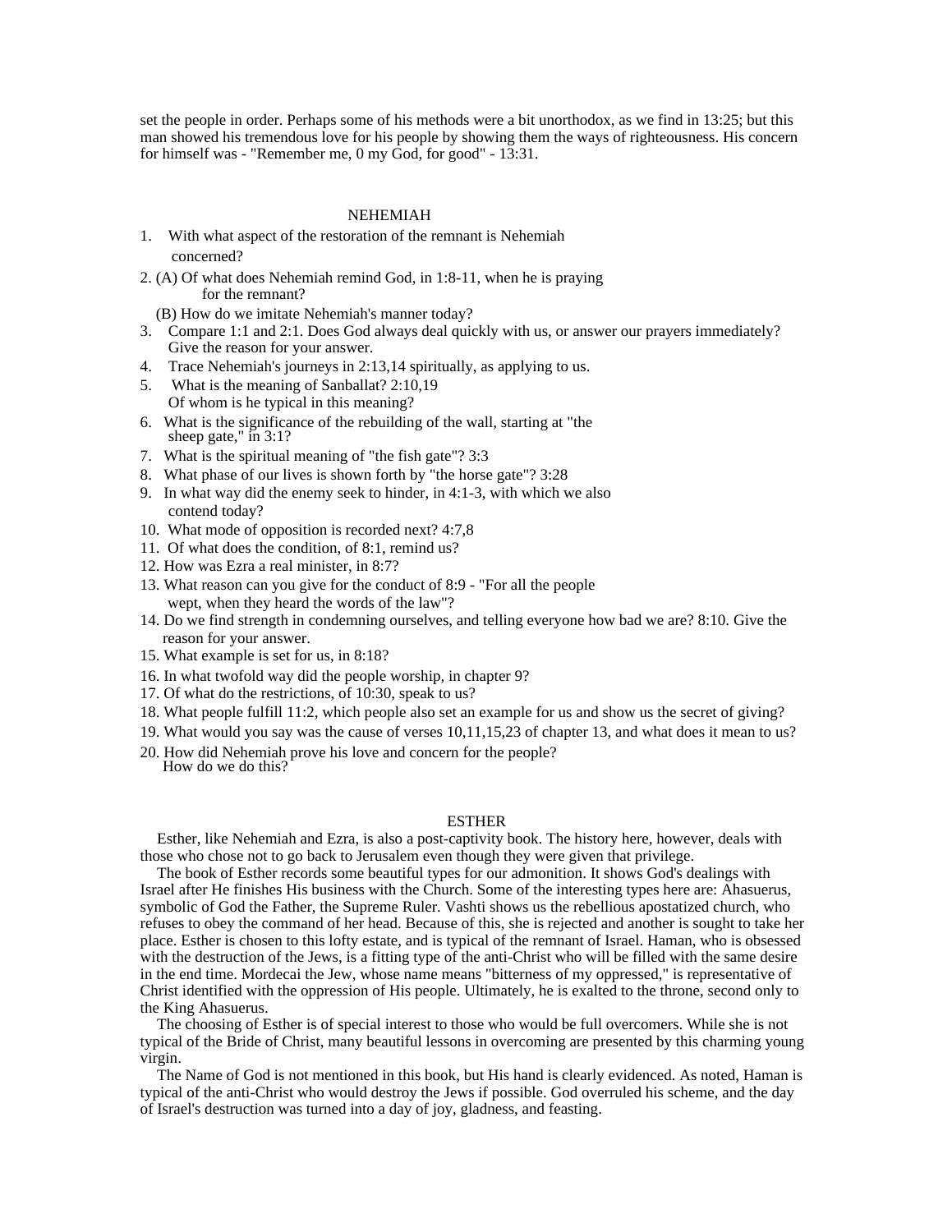### ESTHER

- 1. Name two ways in which the book of Esther may be viewed.
- 2. Of whom are Esther, Vashti, Ahasuerus, Mordecai, and Haman figura tive, and in what way?
- 3. In Ezra and Nehemiah, we read of the remnant that went back to Jerusalem. What people are spoken of in Esther?
- 4. What is the significance of the fact that the Name of God is not men tioned in this book (though we do see His hand)?
- 5. Of whom are the seven chamberlains, of 1:10, typical?
- 6. How has Christendom followed Vashti's example, of 1:12?
- 7. How does the world view Vashti (religion)? 1:11
- 8. What dispensational picture do we find, in 1: 19, as portrayed by Vashti?
- 9. In what way is Mordecai typical, as to the meaning of his name?
- 10. In what way is Hadassah (Esther) typical of the remnant, as to the meaning of her name? 2:7
- 11. Give two ways in which Hegai is typical of the Holy Spirit.
- 12. Although this book applies preeminently to the restoration of the remnant, it holds many personal lessons for full overcomers of the Church. What is the spiritual import of 2:12 - "Six months" of purifications "with oil of myrrh," and "six months with sweet odours"?
- 13. What wisdom did Esther show, in 2:15? What does this mean to us?
- 14. Of what line is Haman, literally and figuratively? 3:1
- 15. Of whom is Mordecai figurative, in 3:2, in that he does not bow down to Haman?
- 16. How can you see the work of Satan, in 3:6?
- 17. What is figured by the king giving Haman his ring, and telling him to go on with his plans?
- 18. What does it mean to us individually, that Mordecai would not accept the clothes which Esther sent to him? 4:1-4 Consider Romans 1:14; Galatians 6:2.
- 19. Of whom is Hatachi typical, in the meaning of his name? 4:9
- 20. Of whom is Esther figurative, in 5:2?
- 21. In what way does the golden sceptre point to Christ?
- 22. What provision was made for Esther, in 5:3, which is open to the full overcomers of today?
- 23. Of whom, and in what way, is Zeresh typical? 5:14
- 24. In what special way is Mordecai typical of Christ, in chapter 6?
- 25. What was the end of Haman, which end will also come to the anti-Christ?
- 26. What is shown by the fact that Mordecai was given the place of Haman, after Haman was slain?
- 27. What does it mean to you, that Esther did not plead any good works of the Jews, in order to obtain their deliverance?
- 28. What do the colors of Mordecai's garments tell us about Christ, respectively? 8:1 5
- 29. Of what was the Jews' deliverance here, typical?
- 30. What is said of Mordecai, in 10:3, which will also be true of Christ? I Corinthians 15:24-26

### JOB

This is undoubtedly the oldest book in the Scripture, and was probably written by Moses. The events here happened before the law was given, since every phase of life is covered and the law is never mentioned. The central theme of Job is, "Why do the righteous suffer?" Other subjects of special interest to us are: How God deals with us personally, and how Satan works.

Job was a "perfect" man - Job:1. This refers to Job's attitude of wanting to yield to God and accomplish His purpose. As to his state, he was not perfect. For example, the melting pot of affliction brings selfpraise, self- pity, and self-righteousness to the surface in chapters 29,30,31. As we learn throughout these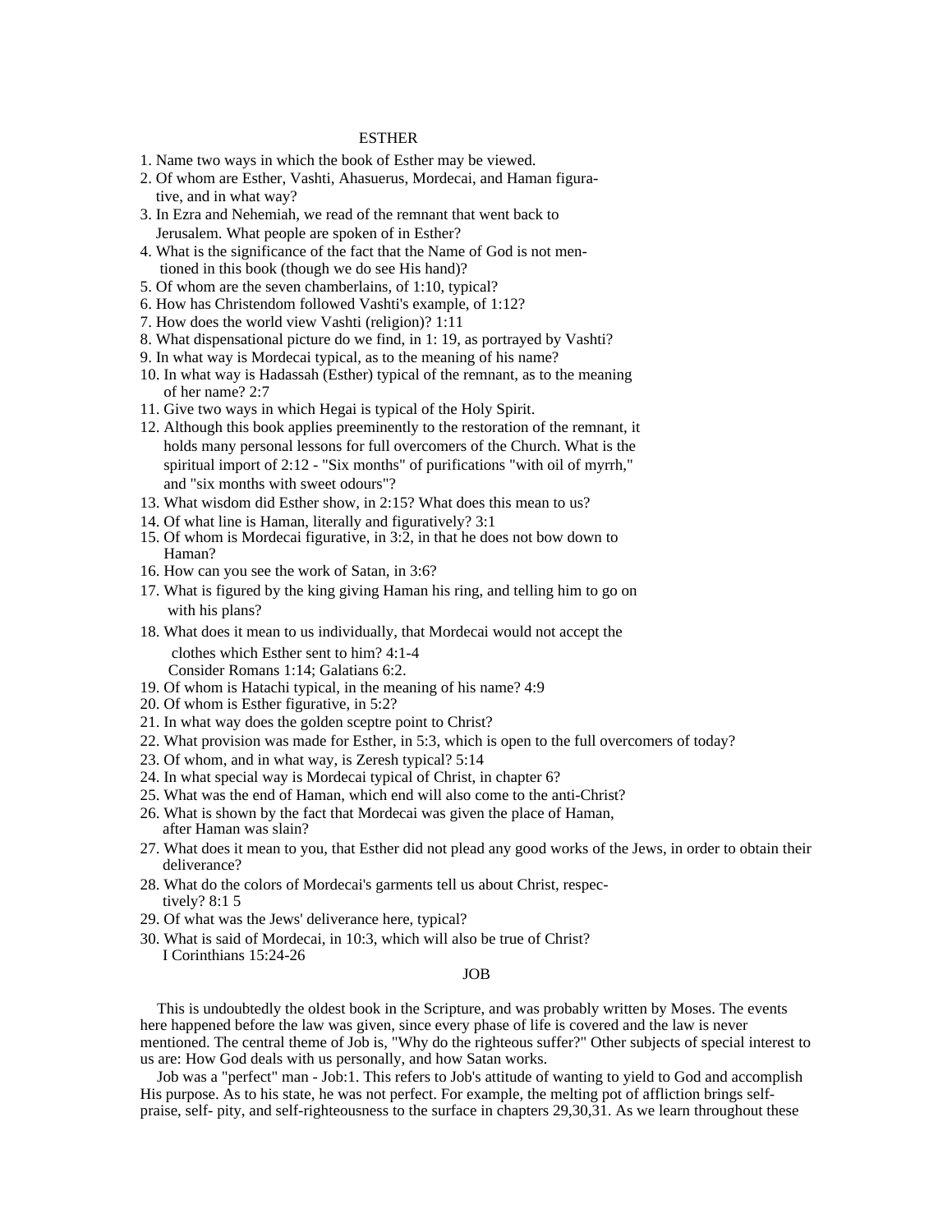writings, God had to perfect Job experimentally. In New Testament language, He went to great lengths to see to it that the life of Christ was manifest in Job in a practical way. As Job said, "When He hath tried me, I shall come forth as gold" - Job 23: 10.

The bulk of this book is conversation between Job and three so-called comforters. In the beginning of his experience Job was stripped of his possessions, his family, and finally of his health. The conclusion of his comforters is that he repent of the evil he has done and God will restore him to his former state. Again and again Job maintains that he has done nothing amiss, and his faith soars beyond his suffering as he declares, "For

I know that my Redeemer liveth, and that He shall stand at the latter day upon the earth: And though after my skin worms destroy this body, yet in my flesh shall I see God" - Job 19:25,26.

Job's friends are in the world today. Ellphaz is a religious dogmatist by experience - 4:12-20. Because he had had this experience, he deemed him- self an authority and spokesman for God.

Bildad, the religious dogmatist by tradition took his authority from the forefathers - 8:8-10.

Zophar derived his dogmatic thinking from natural learning - 11:1-6. Also, 20:1-3.

None of these three motivations are in themselves wrong; but, when they are not controlled by the Holy Ghost, they can be very detrimental.

The book of Job emphasizes the chastisement of God, but that chastisement is found to be much more than punishment for wrong doing. As in Job's case, it is God working in the lives of His saints to bring them to full maturity. In the words of Job, "I have heard of Thee by the hearing of the ear: but now mine eye seeth Thee" - 42:5. Job had a far greater fellowship with God and a most unique superior knowledge of Him and His purposes after his trial than he did before.

The final player presented in this drama is Elihu. We know he was sent by God as a private tutor for Job because his message, though harsh at times, justified God. Also, his indictments against Job were later confirmed by the Almighty.

The book of Job ends with Job much increased in his knowledge of God, as well as doubly enriched in material wealth. He had learned his lessons well.

- 1. What is the theme of this book?
- 2. Name three phases of dogmatic religions, as represented by Eliphaz, Bildad, and Zophar.
- 3. How do we conclude that this book was written before the giving of the law of Moses?
- 4. What is meant, in 1:1, that Job was perfect?
- 5. Of what does 1:12 inform us, as to the degree to which Satan can try us
- 6. Are trials always a result of our wrong doing?
- Give the reason for your answer.
- 7. What truth concerning religion is illustrated in 2:13?
- 8. What is the theme of Eliphaz' discourse, in 4:7-9, which is also the theme of legality today?
- 9. (A) Why do you think Job said what he did, in 6:14,15 and 7:13-15? (B) What may we learn from this?
- 10. Contrast 1:1,8 and 2:3 with 8:6, and tell what this contrast means to you.
- 11. (A) For what does Job recognize his need, in 9:33,34?
	- (B) Of whom is this one typical?
- 12. How would you answer the questions of 11:2? Give your reason.
- 13. (A) How is Zophar usurping Christ's authority, in 8:6?
	- Compare John 8:4-11.
	- (B) Who usurps this authority today?
- 14. Though these men thought that what they were saying was wonderful, what did Job think of them?  $12:1,2$
- 15. How did Job exercise real faith, in 13:15-18?
- 16. Of what is 14:2-4 a description?
- 17. What is illustrated, in 14:4?
- 18. Is 15:20 a true statement?
- 19. How can we heed Job's words, in 16:4,5?
- 20. How was Job suffering with Christ, which way we also suffer?
- 21. In what way do we see a parallel, of 17:6,7, in our lives?
- 22. (A) Of what is "the king of terrors" a description? 18:14
- (B) Yet why need we not fear it?
- 23. To whom does Job give credit for his plight, and how is he an example for us in this?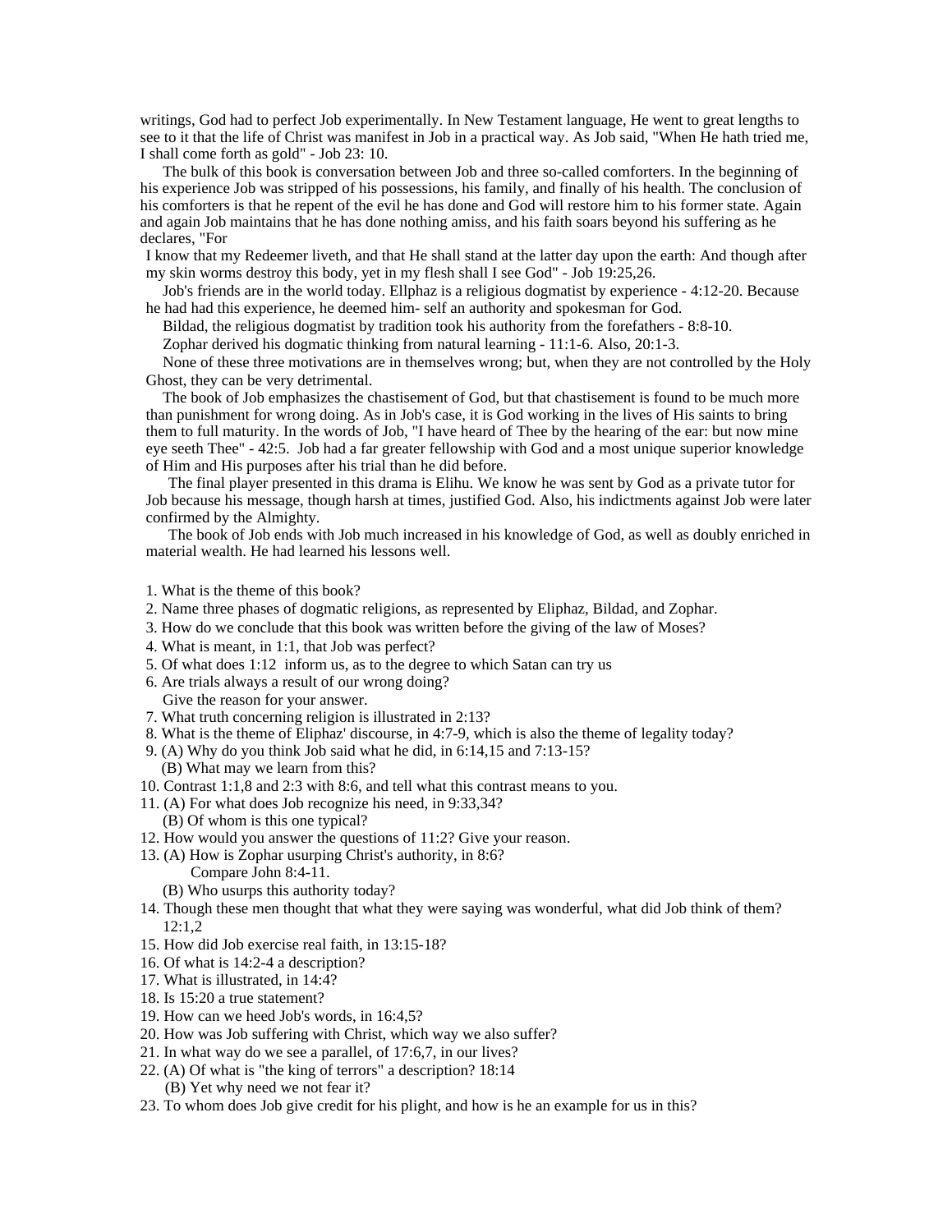- 24. How does Zophar set a bad example for us, in 20:2 which is a direct contrast to Job's example, of 19:25-27?
- 25. What is "the rod of God," of which Job speaks, in 21:9? Compare Hebrews 12:5,6.
- 26. What do the reasonings of men, concerning spiritual things, always lead to? 22:6,7,9
- 27. Do you think that Ehphaz had any right to give Job the instruction of 22:21? Give your reason.
- 28. (A) How did Job answer Eliphaz' reasonings, of 22:24?
	- Compare 23: 10. (B) What does this mean to us spiritually?
- 29. What is always the conclusion of natural man's reasonings, when he faces the truth? 25:1-5
- 30. How did Job set an example for us, in 27:6,7?
- 31. Define real wisdom, Scripturally. Job 28:28 Consider I Corinthians 1:30.
- 32. (A) Contrast 29:11,12 with 30:9-13.
- (B) Tell what they portray, and in what way.
- 33. What had Job not yet learned, according to 32:2?
- 34. What should 33:12-17 mean to the full overcomer?
- 35. Who is the Ransom, of 33:24?
- 36. Of whom, and in what way, is Elihu typical, in 33:32?
- 37. What is meant by 34:7, which is a mark of a real overcomer?
- 38. What shows us that Elihu was a real shepherd? 34:36. See Eph. 4:15.
- 39. Who takes Job's defense in chapter 38, who also stands up for the saints and the same state of the same state of the same state of the same state of the same state of the same state of the same state of the same state of the same state of the same state of the same state of the same stat
- 40. What does Job do, in 40:4, which we also must do before we are enriched?
- 41. What is one reason that the righteous suffer, according to 42:3-5?
- 42. Into what office does Job enter, in 42:8, which office is also ours?
- 43. What example does Job set for us, in 42:10?
- 44. What does Job's increase in possessions show us about our trials? 42:12

### PSALMS

The book of Psalms is many times called the "Praise and Prayer Book of Israel." While many of them were written by the sweet psalmist David, all cannot be attributed to him.

The Synthesis Course will cover only the following Messianic Psalms:

2,8,16,22,23,24,40,41,45,68,69,72,89,102,110,118. A Messianic Psalm is one which speaks directly of Christ Himself.

Many of these Psalms, such as Psalm 2, are prophetic and reveal much valuable dispensational truth.

Many phases of redemption are gloriously explored in these writings as God outlines the demands of His holy government for judgment on sin in the trespass offering Psalm 69, and the sin offering Psalm 22. Redemption would be impossible without the resurrection of Christ; therefore, many of the Psalms testify of that momentous event, and record the results of it. Psalm 40, the burnt offering Psalm, describes Jesus in perfect obedience to His Father's will. It, too, is filled with accomplishments of His redemptive work; and also presents priceless lessons for personal overcoming that we, like Christ, would present ourselves as a burnt offering unto God.

Many have been comforted by Psalm 23, but it is especially interesting when viewed in association with Psalms 22 and 24. Psalm 22 shows the innermost thoughts and feelings of Jesus at the Cross, and portrays His past work of the Good Shepherd laying down His life for the sheep and putting an end to the dispensation of law.

Psalm 23 describes Him presently as the Great Shepherd during this age of grace, leading His sheep to the very best of redemptive blessings.

Psalm 24 notes the future work of the Chief Shepherd reigning as "King of kings, and Lord of lords" in the Millennial Age.

Psalm 118 is the last Psalm studied in the course, and is the Psalm of Jesus' final exaltation. It is a record of Israel's humbled return to the Lord after their chastenings. They will gladly accept Christ as their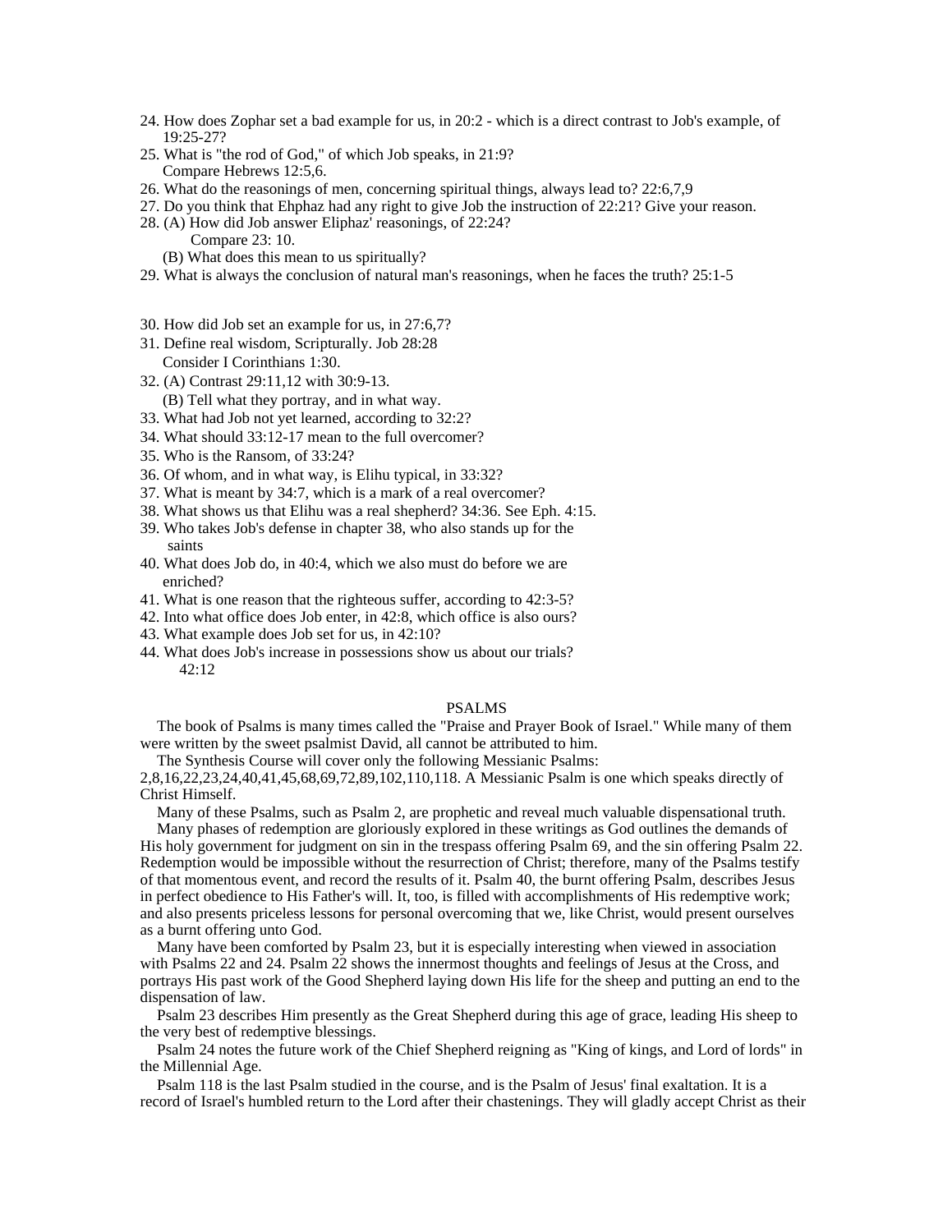Messiah, having learned by experience that all other trusts have failed.

The accounts in these Psalms were written around the individual experiences of the writer; but the Holy Spirit has related far more in them than just a personal testimony.

### PROVERBS **Example 2008 CONSTRUCTER SERVICE AND RESIDENCE AND RESIDENCE AND RESIDENCE AND RESIDENCE AND RESIDENCE AND RESIDENCE AND RESIDENCE AND RESIDENCE AND RESIDENCE AND RESIDENCE AND RESIDENCE AND RESIDENCE AND RESID**

Proverbs Means, "to liken," a parable. It is a short concise saying expressing much truth in a few words. These statements in this book were written by Solomon, a man with a special gift of wisdom, to his son.

The purpose is outlined in 1:24. Chapters one to nine of this book all relate directly to wisdom, of which Christ is the fulfillment. "But of Him are ye in Christ Jesus, who of God is made unto us wisdom, and righteousness, and sanctification, and redemption" - I Corinthians 1:30. The description of wisdom, found in 8:12-36, is especially expressive of Jesus who has all the answers for the honest searcher.

Solomon gives many warnings against the strange woman who is so full of deceit and would rob men of the true riches of wisdom. Her methods are described in detail, and the king emphasizes that the only way to outwit her is through true wisdom.

Proverbs 10 to 31 are disconnected proverbs. Each one carries its own thought rather than combining to present a common thing. The wicked and the righteous are especially contrasted as to their works and ultimate rewards. Solomon also gives many practical admonitions to those who would walk by faith and believe God for His most choice blessings.

Proverbs 31 is a detailed description of the virtuous woman, the Bride of Christ. It also depicts the model wife in the natural marriage relationship. All of the statements regarding this unique woman have a very special spiritual meaning which express her attitude toward Christ, the Truth, herself, and other people. As noted in this eulogy, her greatest reward is yet to come.

### SONG OF SOLOMON

"The song of songs, which is Solomon's" - 1:1. Solomon had written many songs, but this is his masterpiece. It is used in the Scripture to portray the most intimate relationship known to man, that of a man and his wife. Both natural and spiritual marriage are taught by this book, and the lessons to be learned are astounding.

The first seven chapters are a detailed story of the growth of love which the Shulamite possesses for Solomon. It shows how our love for Christ survives the tests of adversity, and grows into the preeminent bond that is necessary for full overcomers. The book is written in symbolic language; and, once the symbols are illuminated by the power of the Holy Ghost, the Song of Solomon erupts in unfathomable spiritual instruction and riches for anyone who purposes to win Christ.

In this book the word "love" refers to the woman, while "beloved" always refers to the man. It is very important to know who is speaking at a particular time.

The chapter titles are as follows:

| Chapter 1            | The Desires of Love                                                                     |
|----------------------|-----------------------------------------------------------------------------------------|
| Chapter 2            | The Longings of Love                                                                    |
| Chapter 1            | The Insistence of Love                                                                  |
| Chapter 4            | Ravished by Love                                                                        |
| Chapter.             | The Last Test of Love                                                                   |
| Chapter 6            | The Portrait of Love                                                                    |
| Chapter <sup>'</sup> | Love's Last Conquest                                                                    |
| Chapter 8            | The Emulation (endeavor to excel, rivalry) of Love                                      |
|                      | Dispensationally, chapter eight deals with those left on earth after the Bride is gone. |
|                      | THE SONG OF SOLOMON                                                                     |

1. What is the chief word in this book?

Of what does this speak, in relation to our walk and winning Christ?

2. What does it mean to be kissed "with the kisses of His mouth"?

3. What characteristic of the overcomer is illustrated by the virgins? 1:3

4. What is the secret of getting others to run for the Prize, according to 1:4

- 5. What is the significance to us, of His love being "better than wine"? 1:2,4
- 6. What is so clearly illustrated 1:5 "I am black, but comely"?
- 7. What is the spiritual significance of "I am black, because the sun hath looked upon me"? 1:6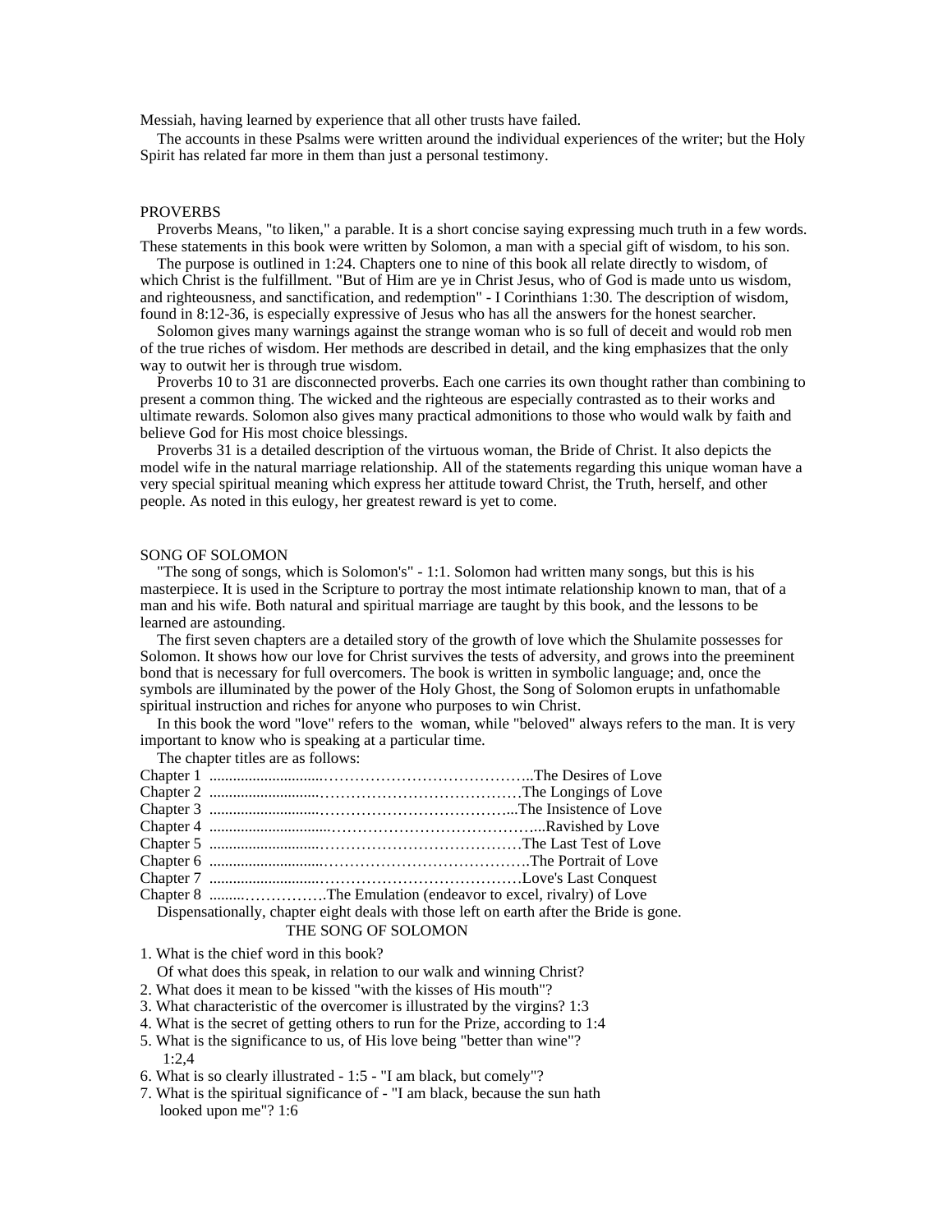- 8. In 1:7, we find that the woman wants to know where her lover is feeding (eating). What does this mean to us, concerning Christ?
- 9. What is meant by the exhortation "Feed thy kids beside the shepherds' tents"? 1:8
- 10. What spiritual lesson do we learn from the "chains of gold" around her neck, in 1:10?
- 11. What does the overcomer ever remember, as illustrated by the "studs of silver"? 1:11
- 12. In what two ways does camphire speak of Christ? 1:14
- 13. Why do we need "camphire in the vineyards of Engedi"? 1:14
- 14. What is the significance of the pronoun "our," in 1: 16,17?
- 15. What may chapter one be called or titled?
- 16. What two sides of the overcomer are portrayed by "the rose of Sharon" and "the lily of the valleys"? 2:1
	- Which is the more important, according to 2:2?
- 17. (A) Give the reason why you would not consider the statement of the woman, in 2: 1, to be conceit? (B) What does this mean to us?
- 18. In what wonderful way do we view Christ, in 2:3?
- 19. What place does the woman come to, in 2:5, to which place all who are running for the Prize must come?
- 20. Give the spiritual application of 2:6.
- 21. Spiritually speaking, where does Paul make the charge of 2:7?
- 22. Who are "the fig tree" and "vines," respectively?  $2:13$
- 23, What spiritual truth is illustrated by "the clefts of the rock"? 2:14
- 24. What spiritual lesson is held for us, in the latter part of 2:14, by the fact that he apparently wants her to come forth from the cleft that he might view her?
- 25. What is represented by the foxes of 2:15?
- 26. Spiritually speaking, what foolish petition is made, in 2:17?
- 27. What title could we ascribe to chapter two? Consider especially, verses 3-7.
- 28. What does the repetition of the pronoun "I," in 3:1-5, tell us about the woman; who, spiritually speaking, has not grown to maturity yet?
- 29. What is the result of the entreaty of 2:17?
- 30. Of what is 3:9,10 a picture?
- 31. How would you entitle chapter three? Why?
- 32. What is the spiritual interpretation, of 4:2?
- 33. What is meant by the "lips like a thread of scarlet"? 4:3
- 34. What is the spiritual meaning of 4:5?
- 35. What wonderful truth is taught concerning sanctification, in 4:7 "There is no spot IN thee"?
- 36. According to 4:9,10 what pleases the Lord even more than our works?
- 37. What constitutes our garments, which are "like the smell of Lebanon"? 4:11. See the meaning of "Lebanon."
- 38. What is the spiritual significance of 4:12?
- 39. What aspect of our character is seen in 4:15?
- 40. Of what do the north and south winds speak, in relation to our growth?
- 41. With what was the woman occupied, in 5:5, which separated her from fellowship with this man?
- 42. What is the result, many times, of failing to answer the Lord? 5:7
- 43. As soon as this woman found that her beloved had withdrawn himself, she searched earnestly for him; showing that she appreciated him more. What lesson does this hold for us?
- 44. What does 5:7 teach us about organization, as to the keepers removing the Shulamite's veil?
- 45. Spiritually speaking, to what place has the woman come in 5:10-16, as illustrated by this eulogy of her lover? Philippians 3:8
- 46. (A) What is the result of this woman's testimony of her beloved, according to 6:1? (B) What does this mean to us?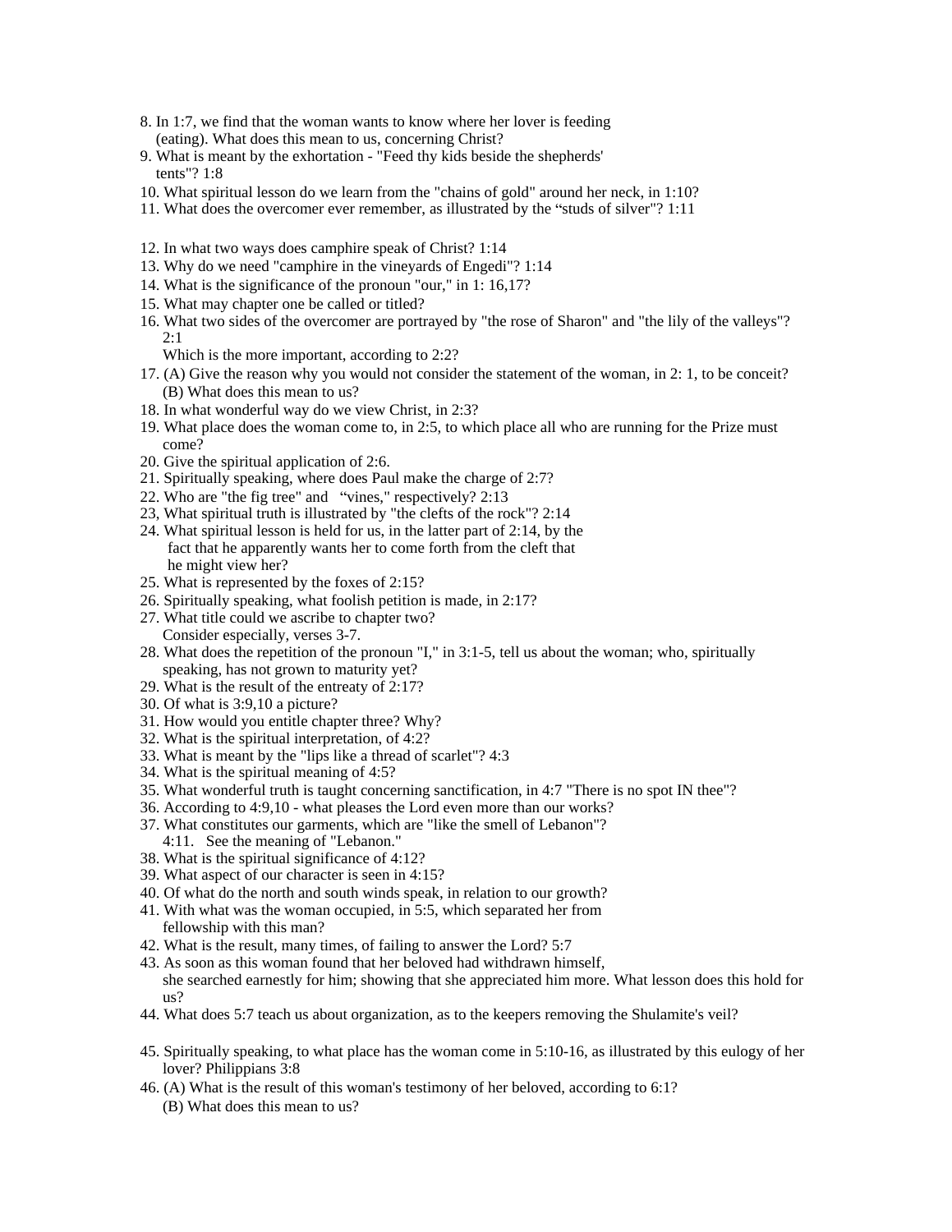- 47. How can we be the "gardens," of 6:2?
- 48. Though the overcomer is reproached because of his separation, what is said of him according to 6:9?
- 49. Dispensationally speaking, when does "the morning" of 6:10 come?
- 50. What does the woman experience, in 6: 1 0, which we experience as we go on? Consider II Corinthians 3:18.
- 51. What is seen, in 6:12,13?
- 52. Give the spiritual application of the characteristics of the Bride, given in 7:1-5.
- 53. Compare 2:16 and 6:3 and 7:10, and give the three degrees of overcoming expressed.
- 54. Who do we find in chapter eight?
- 55. (A) For what does the company recognize her need, in 8:2? (B) What should this mean to us?
- 56. What sad thing can be said about the second rank, as we view 8:4? Compare 2:7 and 3:5.
- 57. Of what do the "wall" and the "door," of 8:9, speak respectively?
- 58. Give two personal lessons which have been paramount to you in the study of this book.

## INTRODUCTION TO THE FOUR GOSPELS

In this course, we shall study the four Gospels from a comparative point of view. Each Gospel presents Christ and His work of redemption in a very unique way, different from the other three.

The four Levitical blood offerings are portrayed in these records, each offering corresponding to a different Gospel. Each of these writers also shows Christ in one of the cherubic forms recorded in Revelation 4:7.

In many instances, these writers relate the same incident, but it is intriguing to note how it is done. For example, one may delete a word, a phrase, or an entire verse; but it is for the very specific purpose of presenting Christ in a special way. At other times, we notice parables or incidents that are peculiar to only one Gospel. This too is fascinating, because of the intent of the Holy Spirit to present Christ and His redemptive work from four different viewpoints. Thus, the Gospels relate the complete story. They do not contradict one another, yet they do not all portray the same thing.

|              |            |                                   | OUTLINE             |
|--------------|------------|-----------------------------------|---------------------|
| Gospel       |            | Work Portrayed Offering Portrayed | Cherubic Form       |
| Matthew King |            | Trespass                          | L10n                |
| Mark         | Servant    | Sin                               | VX.                 |
| Luke         | Man        | reace                             | Man                 |
| John         | Son of God | Burnt                             | <b>Flying Eagle</b> |

### MATTHEW

Matthew presents Christ as the King, and corresponds to the kingly face of the lion in Revelation 4:7. The Trespass Offering, which not only restored the principal damage but also added the fifth put more, is also detailed in this book. Christ assumed all the liabilities of man against the government of God, and restored more than what was lost by the fall of Adam. Matthew shows not only what was demanded by the Divine government, but that it has been satisfied by Jesus' Offering.

The first chapter records the birth of the King. Since all kingly lineage is recorded through the father, it is Joseph's genealogy which is recorded here.

Chapter two records the visitors whom would be fitting for a king. The lowly stable is omitted in this Gospel, and the wise men bringing their expensive gifts are seen instead of the lowly shepherds.

"The kingdom of heaven," which is the special theme in Matthew, is mentioned twenty-five times. Throughout this Gospel, man is held at a distance. Jesus goes about His business ministering to those in need, but fellowship between Himself and the "common" people is limited. One incident which portrays this is found in chapter fifteen. Here a Gentile woman cries, "Have mercy on me, 0 Lord, Thou son of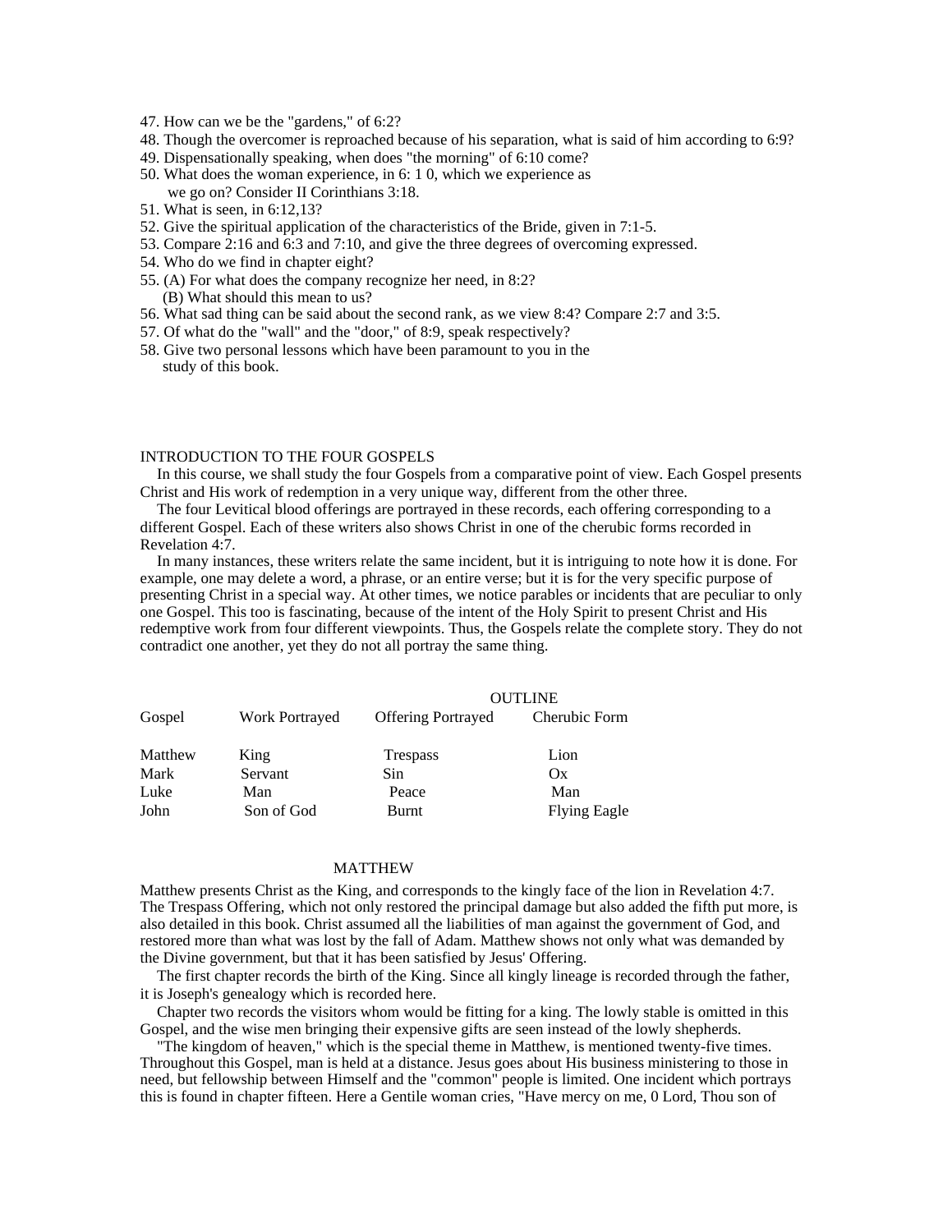David." She had no right to approach Him on that basis, for Matthew presents Him as the King of Israel. She was finally granted her request; but only after she acknowledged Him exclusively as Lord, and claimed blessing on the ground of pure grace. Only Matthew gives the full details of this incident, in order to portray Christ as King. Mark relates the story, but any hint of the King is completely omitted. Mark 7:24-30.

The Trespass Offering runs like a thread throughout the book, but it is especially depicted in the closing chapters. First, Matthew is the only Gospel which shows the fate of Judas the traitor. Inasmuch as the government of God must be satisfied one way or another, we see Judas bearing his own judgment because he refused the Saviour. The Trespass Offering was a non-sweet savour offering and thus we hear Jesus' cry of desertion, "My God, My God, why hast Thou forsaken Me?" Matthew 27:52 also records an incident altogether omitted from the other Gospels. This shows that God's government is satisfied; and the proof of the fifth part more is the fact that not only Jesus but others also were raised from the grave.

Matthew closes with the great commission given to Israel - 28:18-20. It refers to a time yet future, when Israel will go to ALL NATIONS preaching the Kingdom message. This commission is to be contrasted with the one given in Mark, which is an exhortation to go to every creature or individual.

The ascension is omitted in Matthew, because the King is seen with all power ... in heaven and in earth" given to Him as "King of kings, and Lord of lords" - a time far beyond His ascension into heaven - 28:18.

### MARK

The Sin Offering is presented by Mark. We also note that Mark, the unfaithful servant (Acts 13:13; 15:37,38), is used to portray the perfect Servant Christ Jesus and is typified by the ox. The slave is clearly seen in this Gospel, for the WORKS of Jesus are manifest rather than His WORDS. Only two chapters, one and eight, do not begin with a word denoting continuing action - such as, "and," "then," or "after." It seems the servant can never rest.

"Straightway," "anon," "forthwith," and "immediately" are all words used in conjunction with a slave, and they are used freely in Mark's Gospel. No genealogy is given here for Jesus is pictured as a Servant and, therefore, none is needed.

The scene following His baptism is also interesting. Matthew and Luke both say that He was led of the Spirit into the wilderness. In keeping with the thought of a Servant, Mark tells us - "And immediately the Spirit DRIVETH Him into the wilderness"  $-1:12$ .

While we are not permitted to see the intimacy and closeness revealed in Luke and John, Mark does show us that as a Servant Jesus has more fellowship with man than as the King of Matthew. For example, Matthew declares the authority of the King as He simply commanded the devils to depart from the man at Gadara - Matthew 8:28-34. Mark takes us further and describes this man after the evil forces are gone - "sitting, and clothed, and in his right mind." Luke is most intimate of all, for the man is seen it sitting at the feet of Jesus (undoubtedly, learning of Him as Mary did), clothed, and in his right mind" - Luke 8:35.

As noted, Mark also presents the Sin Offering. It, like the Trespass Offering, is a non-sweet savour offering describing Christ as identified with the sin, corruption, and extreme degradation of man. For this reason Mark, too, records the cry of desertion, "My God, My God, why hast Thou forsaken Me?" God of necessity turned His back as His Son was made sin.

The results of the Sin Offering, showing that the effects of sin have been annulled and man has been accepted, are found in the last chapter - 16:15-20. The Gospel is to be preached, the believer saved. Satan, the instigator of sin in the first place, can now be cast out in the Name of Jesus. Speaking in new tongues, later found to be the evidence of the Holy Spirit, is a positive proof that man's sin and separation from God have been taken care of. The victory over serpents and poison tell us of the practical victory which all saints may experience over the power and poison of sin, because of the Sin Offering which annulled its effects. Sickness, a direct result of sin's entrance into the world, may also be healed because of Calvary.

We also note Jesus sitting "on the right hand of God" - 16:19. The Servant's work is done, and now He is sitting "on the right hand of God" making intercession for His people. "Wherefore He is able also to save them to the uttermost that come unto God by Him, seeing He ever liveth to make intercession for them" - Hebrews 7:25.

The signs following the preaching of the Word, in 16:20, again express the victory of man over all the effects of sin because of Jesus' triumph as the Sin Offering.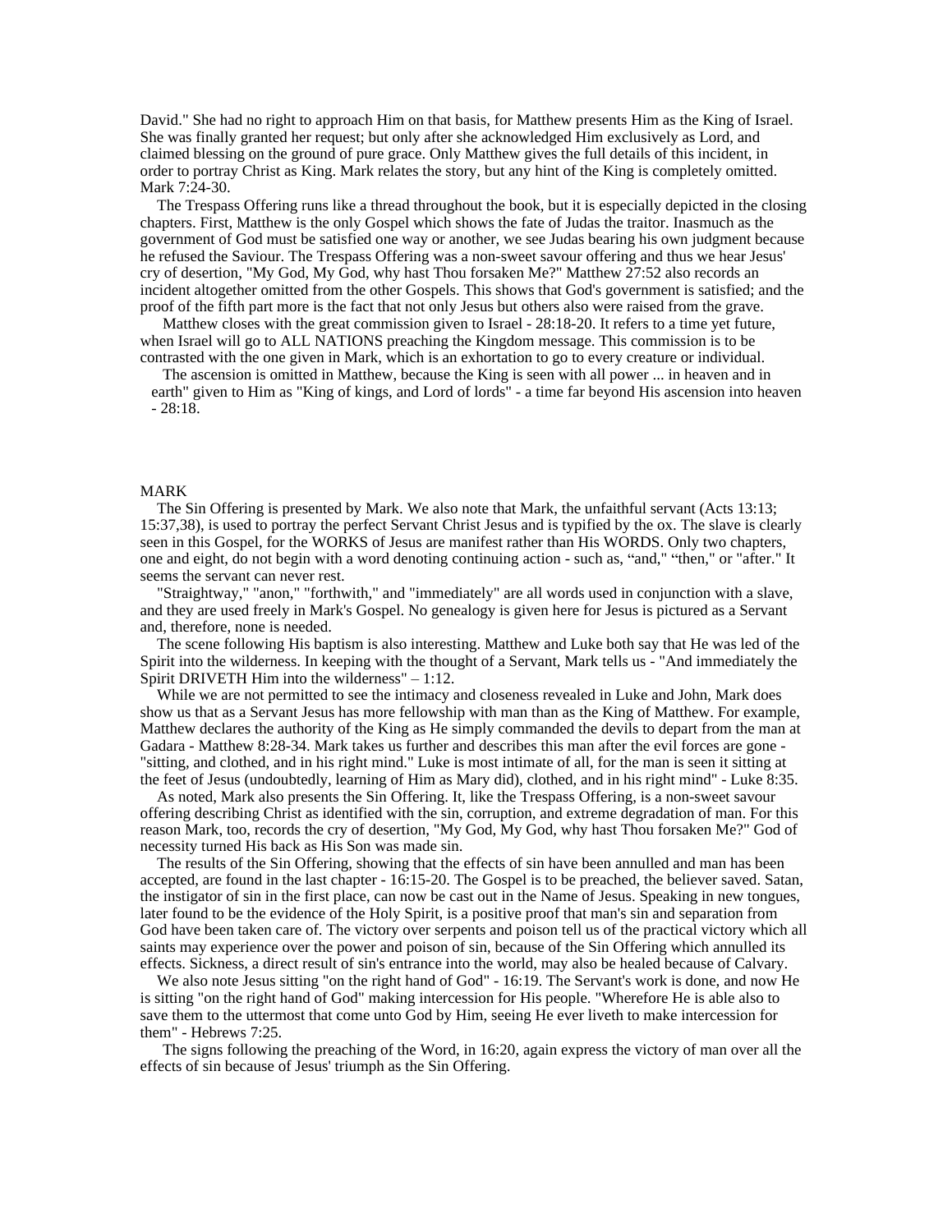### LUKE

Luke, the only Gentile writer of the Bible, presents the Peace Offering aspect of redemption and shows Christ as a Man.

"Son of Man" is the key phrase, and it is used twenty-three times. The Seed of the woman is to the front in this Gospel, showing Christ as a Man defeating Satan in fulfillment of Genesis 3:15. For this reason, the lineage of Jesus is traced through His mother Mary back to Adam rather than Abraham.

Luke records the lowly stable birth of Jesus, and also shows the shep- herds as being the first heralds of this glorious event. Jesus is seen being born and cared for like any other baby born into the world. This Gospel also gives us the only other incident recorded in Scripture, concerning Jesus before He began His public ministry. It describes the trip to Jerusalem at the age of twelve, wherein it was revealed to Him that He was the Son of God and must be about His Father's business. During these silent years, between the ages of twelve and thirty, Jesus is actually living His life before the Father. But Luke must emphasize the humanity of Jesus; therefore, He records the details of His infancy and childhood, given in chapter two.

Luke is the only writer who notes the fact that Jesus prayed at His baptism and on the Mount of Transfiguration. Indeed, as a Man, He must needs pray.

The humanity of Jesus is seen many more times in this book; but com- parisons with the other Gospels, of the Gethsemane and crucifixion scenes, are of special interest. Luke is the only one who records the ministering angel. We also read that He prayed "earnestly," which means "to stretch or extend." Luke alone tells us of His sweat which dropped "as it were great drops of blood." All of this tells us of the tremendous pressure which Jesus felt because He was a Man subject to like passions as we are. He overcame them as a Man with faith in His Father, and is able to understand all the temptations of men today because of it.

He was crucified at Calvary. The other Gospels use the word "Golgotha." Both mean "the place of a skull"; but Calvary has the added meaning of "horn" or "hair." "Hair," in Scripture, is symbolic of weakness"; "horn" of "strength" or "power." Thus, it is Luke who uses the word "Calvary," showing the weakness of the Seed of the woman who triumphed over the seed of the serpent.

The expressions of the Peace Offering are also sprinkled freely throughout this Gospel. The parable of the prodigal son, showing man's return to God feasting on a common Sacrifice, is found only in Luke.

The parable of the good Samaritan also reveals Christ as the Peace Offering binding up the wounds of fallen man and bringing him into the glorious care of God.

The parable of the lost sheep in Luke fifteen is easily contrasted with the same parable in Matthew eighteen. Here in Luke the lost sheep is laid on the shoulder of the Shepherd, and others are invited to rejoice with Him over that which is found. No such intimacy is recorded in Matthew.

Luke is the only Gospel writer who records the story of the repentant thief, showing the beautiful results of the Peace Offering to one who found peace in his dying hour. This is also the only record of Jesus' prayer of forgiveness for His tormentors.

After the resurrection, Luke informs us of the fellowship between Jesus and the men on the road to Emmaus, as He opened to them the Scriptures and "expounded unto them in all the Scriptures the things concerning Himself" - Luke 24:27.

The book closes with God and man brought together, as Jesus lifted up His hands and blessed them. They in turn worshiped Him, "and were continually in the temple, praising and blessing God" - 24:53.

### JOHN

John, the beloved disciple writes this Gospel. He takes us into the innermost courts of fellowship and glory, as he presents Christ as the Son of God and as the Burnt Offering.

No genealogy is given here for Jesus; but He is declared at the outset, to be the eternal Word of God. No less than thirteen titles are ascribed to Him in the first chapter, each bearing out certain characteristics about this Divine Personage who came from Heaven to dwell among men.

John characterizes Jesus as the Son of God throughout this book, but let us note some specific examples. In chapter eight, He is seen to be well in control of the situation, as He is questioned extensively about the law's demand concerning the woman taken in adultery. As God, He well knew the demands of that law; but His words to the accusers and the accused are interesting. The accusers were convicted by the piercing effect of His words, and walked silently out. His pardoning words - "Neither do I condemn thee" - spoken to the woman, not only express unbounded grace to a despairing heart; but they also tell us that as God He was the only One who had the right to condemn her. In verse fifty-eight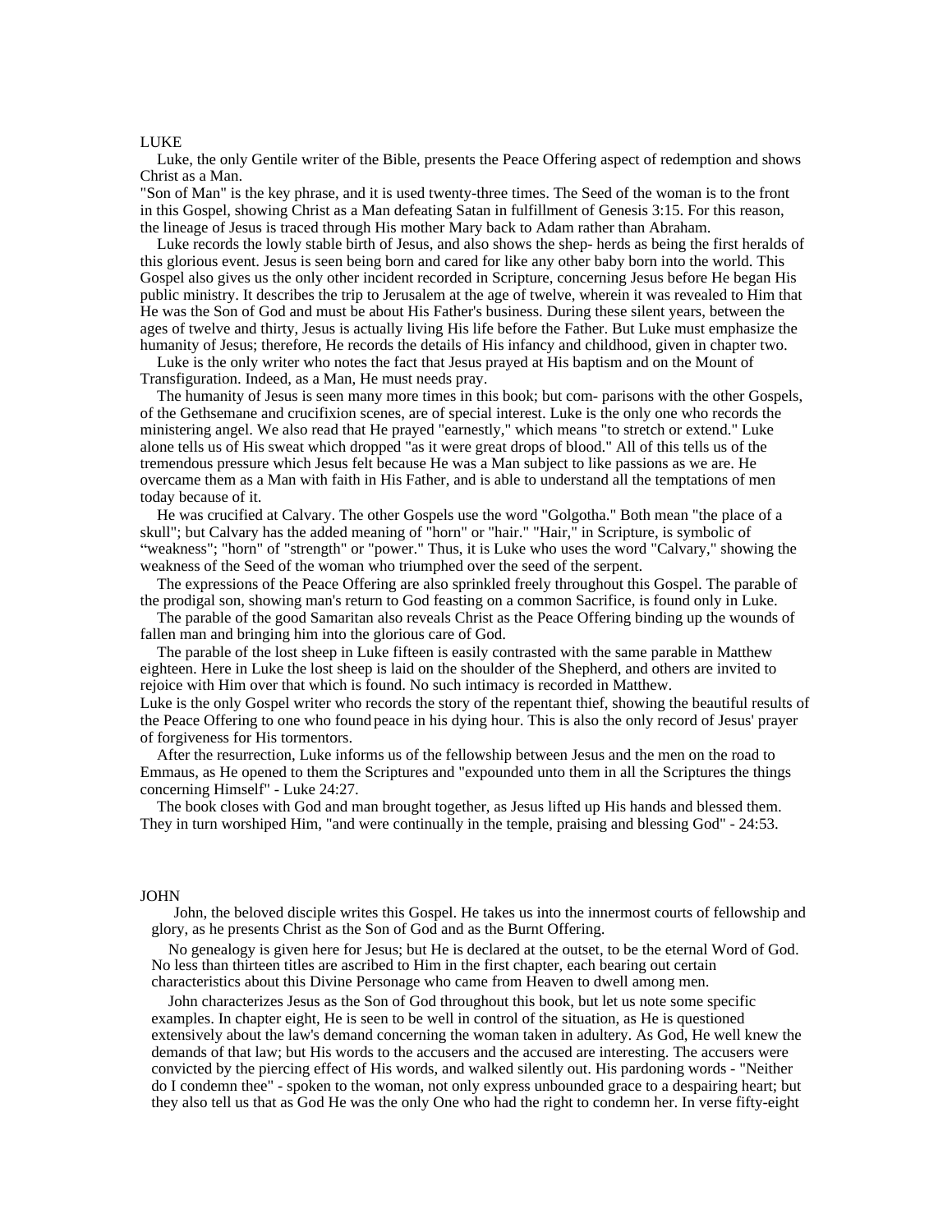of this same chapter, Jesus introduces Himself to the Jews as the Great Eternal "I Am."

John thirteen records the passover supper in greater detail than any of the other writers. It is the only one showing Jesus washing the disciples' feet. This is not a church ordinance. Rather it shows Jesus as the Son of God rising from supper, of fellowship with His Father, and of His coming to earth to minister to humanity girded only with a towel or the frail body of a human.

The emission of the Gethsemane scene of agony is also noteworthy; for, as the Son of God, Jesus did not have to "wrestle and travail" in order to obtain victory.

Also witness the power of His Word in chapter eighteen as He said simply, "I Am," and the soldiers fell backward to the ground.

At the crucifixion, rather than the cry of desertion and scenes of agony, we see Jesus as the Son of God in all His authority committing His mother into the hand of John. It is also recorded that "He delivered up the spirit" (Wuest), or handed it over to another. His job was finished; and, as commander of that spirit, He delivered it to His Father.

Finally, the appearance to Mary after the resurrection is very touching and is peculiar to John's Gospel. As the Son of God and the firstfruit of the resurrection, the Father had to receive the first embrace; therefore, Jesus said to Mary, "Touch Me not; for I am not yet ascended to My Father." Later, the disciples were permitted to "handle" Him; but God the Father must receive the first portion of His Son.

The Burnt Offering was the greatest of the offerings, and its teachings are much in evidence in the many parables and events recorded only in John. The Burnt Offering not only tells us of Jesus' perfect obedience, but shows our positive acceptance by the Father into all the glories and accomplishments of redemption.

 The complete obedience of Jesus to the will of the Father is emphatically expressed in chapter two, as He gently rebuked His mother in verse four saying, "Woman, what have I to do with thee? Mine hour is not yet come." He must move according to God's timetable. Chapter four teaches the same truth, as the Scripture records, "He must needs go through Samaria" - not simply because of its geographic location, but in obedience to the Father's will.

The results of the Burnt Offering in our behalf are shown in such unique parables as the good Shepherd of chapter ten, and the parable of the vine in chapter fifteen, telling us of oneness with Christ and of being accepted in the Beloved.

Chapter seventeen transports us directly into the throne room, where Jesus prays the great prayer of intercession requesting that His followers might attain to the highest pinnacle of redemptive provision.

John himself becomes a beautiful illustration of what it means to enter into the provisions of the Burnt Offering as he leaned on Jesus' breast, thus entering into the very affections of the Lord and claiming the closest place of fellowship. His liberty with the Master is evidenced by the fact that he asked questions which the other disciples were afraid to venture.

The book concludes, in keeping with its presentation of the Son of God and the Burnt Offering, with the affirmation that all the books in the world could not contain all the works and accomplishments of Jesus. The story of redemption, as presented along these lines, is inexhaustible.

It is also very clear here that John purposely omits the ascension; the reason being that, as the Son of God, Jesus' glory is not yet full. Such awesome scenes are found later in the book of Revelation, an account also written by John the beloved disciple.

### HEBREWS

While there is not an official signature attached to this epistle, the teachings are very convincingly those of the Apostle Paul. The Chief Apostle

to the Church seems to make direct reference to himself in 10: 34 as he says, "For ye had compassion of me in my bonds." In 13:23 he speaks of "our brother Timothy" being at liberty. Finally, he states, "They of Italy salute you." All of these statements were, undoubtedly, written from Paul's office in the prison cell at Rome.

The theme of Hebrews is "better," and the word is used thirteen times. It was written to turn the Jewish believers from the types and shadows of the Mosaic economy to the glorious realities which are in Christ.

It will be profitable and avoid much confusion and misunderstanding of the book, if we keep in mind that Paul is writing to Christians. Not only is he very liberal in his quotations from the Scriptures known very well by the Jews, but he uses such endearing terms as "beloved" and "holy brethren" when addressing them. Note, also, the times in which he uses the pronoun "us" in identifying himself with them - chapter four.

Hebrews is a book of exhortation, the burden of which is Christ's Priestly ministry. The first two chapters show Christ and His ministry above that of the angels. Chapter three emphasizes Jesus as being greater than Moses and the law. Chapter five begins a contrast between the priesthood of Aaron and that